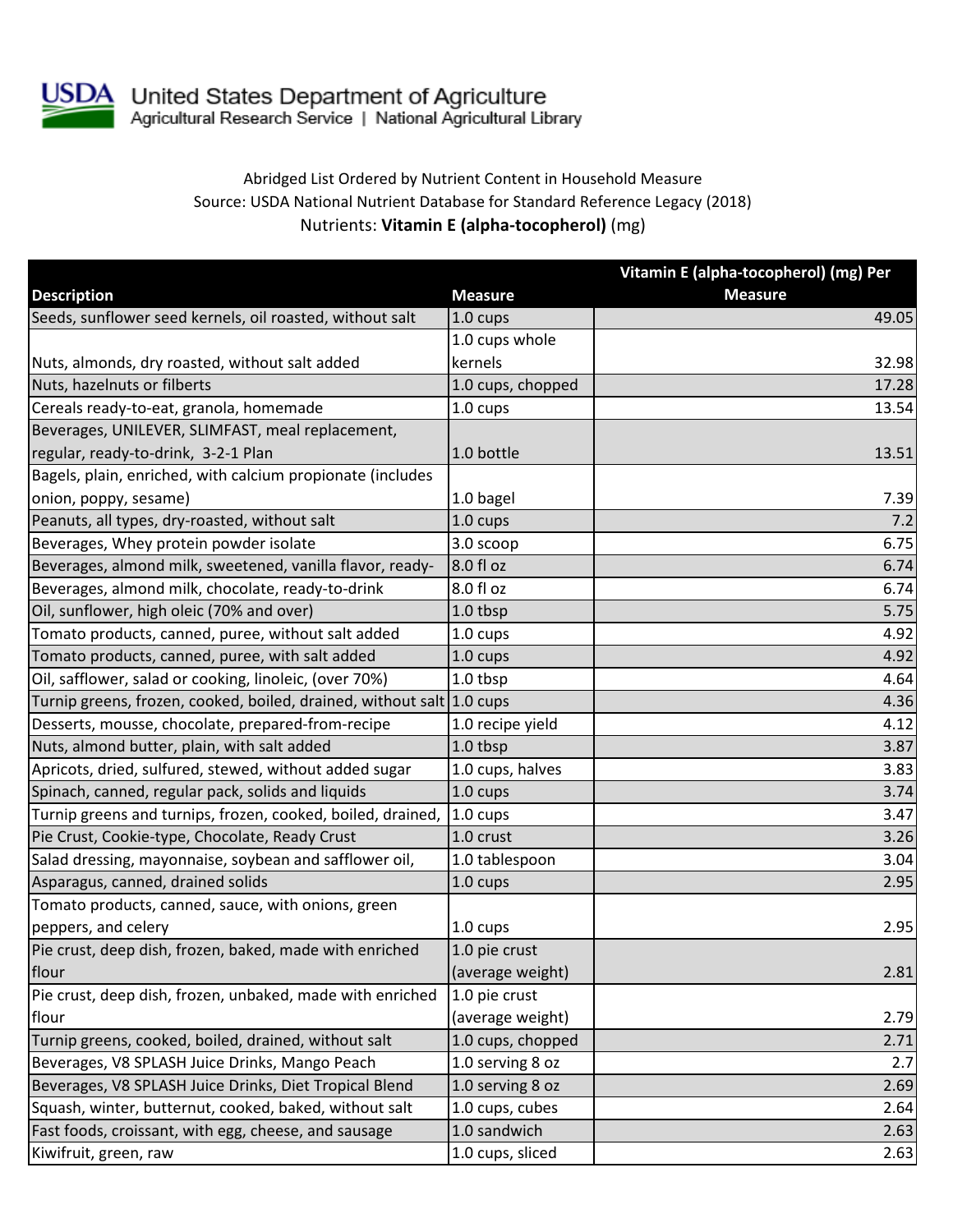| Snacks, potato sticks                                                            | 1.0 <sub>oz</sub>   | 2.58 |
|----------------------------------------------------------------------------------|---------------------|------|
| Vegetable juice cocktail, canned                                                 | 1.0 cups            | 2.58 |
| Cranberry sauce, canned, sweetened                                               | $1.0 \text{ cups}$  | 2.58 |
| Oil, canola                                                                      | $1.0$ tbsp          | 2.44 |
| Broccoli, frozen, chopped, cooked, boiled, drained, without 1.0 cups             |                     | 2.43 |
| Fish, herring, Atlantic, pickled                                                 | 1.0 cups            | 2.39 |
| Candies, confectioner's coating, peanut butter                                   | 1.0 cups chips      | 2.28 |
| Sweet potato, canned, syrup pack, drained solids                                 | 1.0 cups            | 2.25 |
| Blackberry juice, canned                                                         | 1.0 cups            | 2.25 |
| Nuts, mixed nuts, oil roasted, with peanuts, lightly salted                      | 1.0 <sub>oz</sub>   | 2.22 |
| Turnip greens, frozen, cooked, boiled, drained, with salt                        | $0.5 \text{ cups}$  | 2.18 |
| Asparagus, frozen, cooked, boiled, drained, without salt                         | $1.0 \text{ cups}$  | 2.16 |
| Tomatoes, red, ripe, canned, stewed                                              | $1.0 \text{ cups}$  | 2.12 |
| Fish, swordfish, cooked, dry heat                                                | 3.0 oz              | 2.05 |
| Fast foods, biscuit, with egg and bacon                                          | 1.0 biscuit         | 2.01 |
| Fish, trout, rainbow, farmed, cooked, dry heat                                   | 1.0 fillet          | 1.98 |
| Fish, tuna, white, canned in oil, drained solids                                 | 3.0 oz              | 1.95 |
| Apricots, canned, heavy syrup, drained                                           | 1.0 cups, halves    | 1.95 |
| Oil, olive, salad or cooking                                                     | 1.0 tablespoon      | 1.94 |
| Broccoli, frozen, chopped, unprepared                                            | 1.0 cups            | 1.9  |
|                                                                                  |                     |      |
| Chocolate-flavored hazelnut spread                                               | 1.0 serving 2 TBSP  | 1.84 |
|                                                                                  |                     |      |
| Blackberries, frozen, unsweetened                                                | 1.0 cups, unthawed  | 1.77 |
| Oil, soybean, salad or cooking, (partially hydrogenated)                         |                     |      |
| and cottonseed                                                                   | 1.0 tablespoon      | 1.65 |
|                                                                                  |                     |      |
| DIGIORNO Pizza, cheese topping, rising crust, frozen, baked 1.0 slice 1/4 of pie |                     | 1.63 |
| Beans, black turtle, mature seeds, cooked, boiled, without 1.0 cups              |                     | 1.61 |
| Snacks, oriental mix, rice-based                                                 | 1.0 <sub>oz</sub>   | 1.59 |
| Orange juice, frozen concentrate, unsweetened, undiluted 1.0 cups                |                     | 1.57 |
| Apricots, canned, heavy syrup pack, with skin, solids and                        | 1.0 cups, halves    | 1.55 |
| Fast Foods, biscuit, with egg and sausage                                        | 1.0 item            | 1.54 |
| Candies, 5TH AVENUE Candy Bar                                                    | 1.0 bar 2 oz        | 1.51 |
|                                                                                  | 1.0 cups $(1/2"$    |      |
| Bamboo shoots, raw                                                               | slices)             | 1.51 |
| Beans, black turtle, mature seeds, canned                                        | $1.0 \text{ cups}$  | 1.49 |
| Mangos, raw                                                                      | 1.0 cups pieces     | 1.49 |
| Peas and carrots, frozen, cooked, boiled, drained, without                       | 1.0 package (10 oz) |      |
| salt                                                                             | yields              | 1.45 |
| Mollusks, oyster, eastern, wild, cooked, moist heat                              | 3.0 oz              | 1.45 |
| Tomatoes, red, ripe, canned, packed in tomato juice                              | 1.0 cups            | 1.42 |
| Asparagus, canned, regular pack, solids and liquids                              | 0.5 cups            | 1.42 |
| Pokeberry shoots, (poke), cooked, boiled, drained, without 1.0 cups              |                     | 1.4  |
| Infant formula, ABBOTT NUTRITION, SIMILAC, GO AND                                |                     |      |
| GROW, ready-to-feed, with ARA and DHA                                            | 5.0 fl oz           | 1.36 |
| Beverages, V8 V-FUSION Juices, Peach Mango                                       | 1.0 serving 8 oz    | 1.35 |
| Asparagus, cooked, boiled, drained                                               | $0.5 \text{ cups}$  | 1.35 |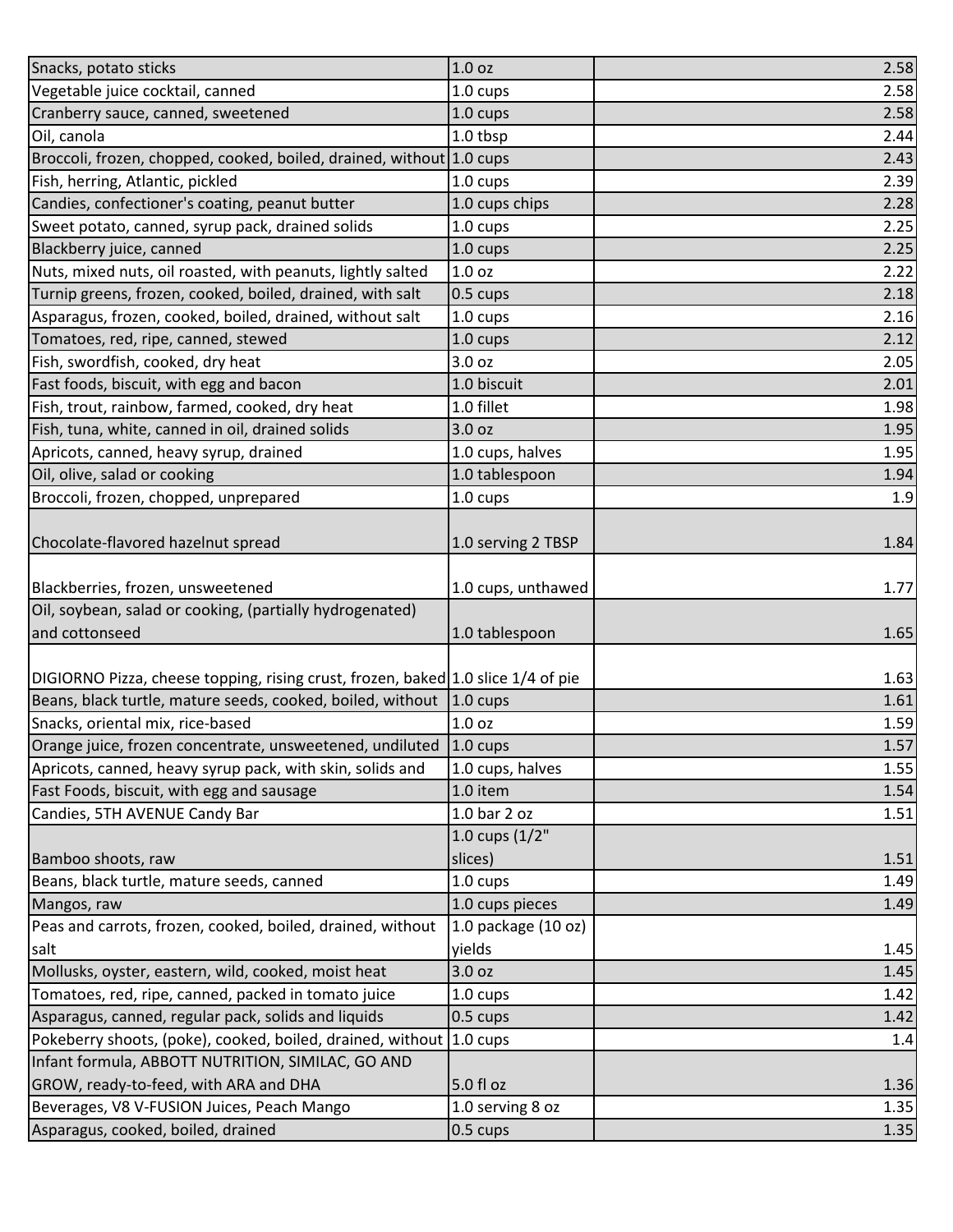| Loganberries, frozen                                         | 1.0 cups, unthawed  | 1.28         |
|--------------------------------------------------------------|---------------------|--------------|
|                                                              | 0.12 pie 1 pie (1/8 |              |
| Pie, Dutch Apple, Commercially Prepared                      | of 9" pie)          | 1.26         |
| Snacks, potato chips, barbecue-flavor                        | 1.0 <sub>oz</sub>   | 1.25         |
| Soup, beef noodle, canned, condensed                         | $0.5 \text{ cups}$  | 1.25         |
|                                                              | 1.0 cups, halves or |              |
| Peaches, canned, light syrup pack, solids and liquids        | slices              | 1.23         |
|                                                              | 1.0 fruit (2-1/2"   |              |
| Persimmons, japanese, raw                                    | dia)                | 1.23         |
| Blueberries, frozen, sweetened                               | 1.0 cups, thawed    | 1.2          |
|                                                              | 1.0 cups, halves or |              |
| Peaches, canned, water pack, solids and liquids              | slices              | 1.2          |
| Snacks, corn-based, extruded, puffs or twists, cheese-       | 1.0 oz crunchy      |              |
| flavor                                                       | (about 21 pieces)   | 1.19         |
| Fast foods, croissant, with egg, cheese, and ham             | 1.0 item            | 1.18         |
| Lima beans, immature seeds, frozen, baby, cooked, boiled,    |                     |              |
| drained, without salt                                        | 1.0 cups            | 1.15         |
| Lima beans, immature seeds, frozen, fordhook,                | 1.0 cups            | 1.15         |
|                                                              |                     |              |
| Boysenberries, frozen, unsweetened                           | 1.0 cups, unthawed  | 1.15         |
| Fast foods, english muffin, with egg, cheese, and canadian   | 1.0 sandwich        | 1.15         |
| Soup, beef and vegetables, canned, ready-to-serve            | 1.0 cups            | 1.12         |
| Mollusks, oyster, eastern, wild, cooked, dry heat            | 3.0 <sub>oz</sub>   | 1.12         |
| Salad dressing, french, home recipe                          | 1.0 tablespoon      | 1.12         |
| Currants, european black, raw                                | 1.0 cups            | 1.12         |
| Cream, fluid, heavy whipping                                 | 1.0 cups, whipped   | 1.1          |
| Fish, salmon, pink, canned, drained solids                   | 3.0 oz              | 1.09         |
| Carrots, canned, regular pack, drained solids                | 1.0 cups, sliced    | 1.08         |
| Cream puff, eclair, custard or cream filled, iced            | 4.0 oz              | 1.07         |
| Potatoes, mashed, dehydrated, prepared from granules         |                     |              |
| with milk, water and margarine added                         | $1.0 \text{ cups}$  | 1.07         |
| Cream, fluid, light whipping                                 | 1.0 cups, whipped   | 1.06         |
|                                                              | 1.0 serving 2.1 oz  |              |
| Candies, NESTLE, BUTTERFINGER Bar                            | bar                 | 1.03         |
| Mollusks, octopus, common, raw                               | 3.0 oz              | 1.02         |
| Snacks, tortilla chips, low fat, made with olestra, nacho    | 1.0 <sub>oz</sub>   |              |
| Cookies, peanut butter, commercially prepared, regular       | 1.0 <sub>oz</sub>   | $\mathbf{1}$ |
| Fruit cocktail, (peach and pineapple and pear and grape      |                     |              |
| and cherry), canned, heavy syrup, solids and liquids         | 1.0 cups            | 0.99         |
| Fish, flatfish (flounder and sole species), cooked, dry heat | 1.0 fillet          | 0.98         |
| Rice flour, brown                                            | $1.0 \text{ cups}$  | 0.95         |
| Pomegranate juice, bottled                                   | 1.0 cups            | 0.95         |
| Cheese, cheddar (Includes foods for USDA's Food              |                     |              |
| Distribution Program)                                        | 1.0 cups, diced     | 0.94         |
| Soup, black bean, canned, condensed                          | 1.0 cups (8 fl oz)  | 0.93         |
| Cookies, sugar wafers with creme filling, regular            | 3.0 cookies         | 0.9          |
| Carrots, canned, no salt added, solids and liquids           | 0.5 cups slices     | 0.9          |
| Cookies, chocolate sandwich, with creme filling, regular     | 3.0 cookie          | 0.89         |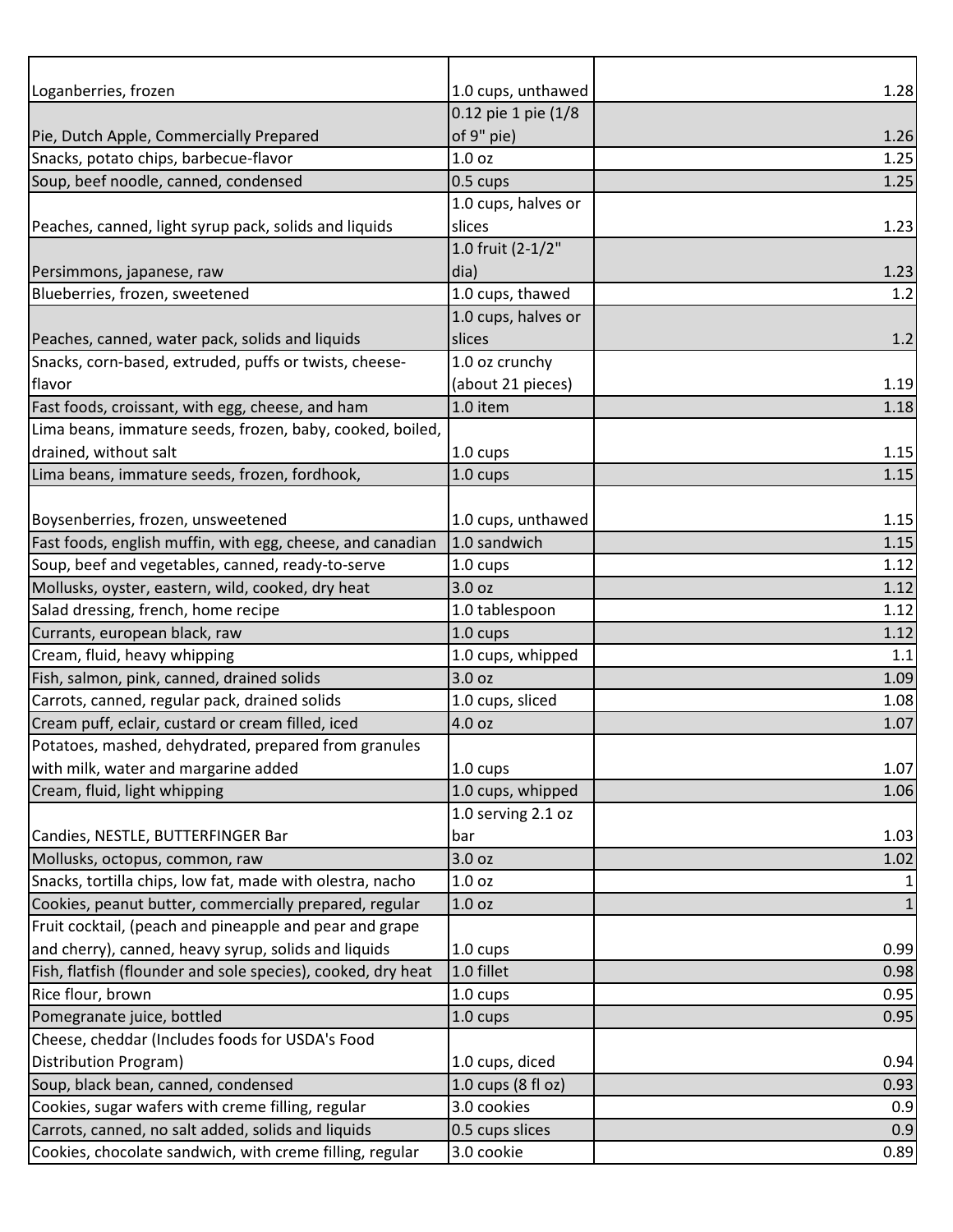| Noodles, egg, spinach, enriched, cooked                                     | 1.0 cups            | 0.88 |
|-----------------------------------------------------------------------------|---------------------|------|
| Cookies, sugar wafer, with creme filling, sugar free                        | 1.0 <sub>oz</sub>   | 0.87 |
| Cookies, sugar, commercially prepared, regular (includes                    | 1.0 <sub>oz</sub>   | 0.87 |
| Bread, whole-wheat, commercially prepared                                   | 1.0 slice           | 0.85 |
| Edamame, frozen, unprepared                                                 | 1.0 cups            | 0.85 |
| Carrots, raw                                                                | 1.0 cups chopped    | 0.84 |
| Barley flour or meal                                                        | 1.0 cups            | 0.84 |
| Pork sausage, link/patty, reduced fat, unprepared                           | 3.0 oz              | 0.84 |
|                                                                             | 1.0 cups, chopped   |      |
| Turkey, all classes, back, meat and skin, cooked, roasted                   | or diced            | 0.83 |
| Mollusks, mussel, blue, raw                                                 | 1.0 cups            | 0.82 |
| Focaccia, Italian flatbread, plain                                          | 1.0 piece           | 0.81 |
|                                                                             | 1.0 medium (2" dia, |      |
| Sweet potato, cooked, baked in skin, flesh, with salt                       | 5" long, raw)       | 0.81 |
| Cheese, swiss                                                               | 1.0 cups, diced     | 0.79 |
| Candies, NESTLE, BUTTERFINGER Crisp                                         | 1.0 piece           | 0.79 |
| Shortening bread, soybean (hydrogenated) and cottonseed 1.0 tablespoon      |                     | 0.78 |
| Bread, pound cake type, pan de torta salvadoran                             | 1.0 serving         | 0.78 |
| Tomato juice, canned, with salt added                                       | 1.0 cups            | 0.78 |
| Tomato juice, canned, without salt added                                    | 1.0 cups            | 0.78 |
|                                                                             | 6.0 cracker 1       |      |
| Crackers, cheese, sandwich-type with cheese filling                         | cracker = $6.5g$    | 0.78 |
| Brussels sprouts, raw                                                       | 1.0 cups            | 0.77 |
| Snacks, corn-based, extruded, onion-flavor                                  | 1.0 <sub>oz</sub>   | 0.76 |
| Salad dressing, sesame seed dressing, regular                               | 1.0 tablespoon      | 0.75 |
| Oat flour, partially debranned                                              | 1.0 cups            | 0.73 |
|                                                                             | 3.0 tbsp (1 NLEA    |      |
| Cereals, MALT-O-MEAL, chocolate, dry                                        | serving)            | 0.72 |
| Bread, cheese                                                               | 1.0 slice           | 0.72 |
| Cheese food, pasteurized process, American, vitamin D                       | 1.0 cups            | 0.71 |
| Fish, cod, Atlantic, canned, solids and liquid                              | 3.0 oz              | 0.7  |
| Cookies, shortbread, commercially prepared, plain                           | 1.0 <sub>oz</sub>   | 0.69 |
| Seeds, pumpkin and squash seed kernels, roasted, with salt 1.0 cups         |                     | 0.66 |
| Cheese, mozzarella, low moisture, part-skim                                 | 1.0 cups, diced     | 0.66 |
| Infant formula, ABBOTT NUTRITION, SIMILAC, For Spit Up,                     |                     |      |
| powder, with ARA and DHA                                                    | 1.0 scoop           | 0.66 |
| Dessert topping, powdered                                                   | 1.0 <sub>oz</sub>   | 0.65 |
|                                                                             | 1.0 steak (yield    |      |
| Game meat, deer, top round, separable lean only, 1" steak, from 134.9 g raw |                     |      |
| cooked, broiled                                                             | meat)               | 0.65 |
| Broccoli raab, raw                                                          | 1.0 cups chopped    | 0.65 |
| Egg, yolk, raw, frozen, sugared, pasteurized                                | 1.0 oz              | 0.64 |
| Soup, cream of mushroom, canned, condensed                                  | 0.5 cups            | 0.63 |
| Fish, cod, Pacific, raw (may have been previously frozen)                   | 1.0 fillet          | 0.63 |
| Leeks, (bulb and lower leaf-portion), cooked, boiled,                       |                     |      |
| drained, without salt                                                       | 1.0 leek            | 0.62 |
| POPEYES, biscuit                                                            | 1.0 biscuit         | 0.61 |
| Jute, potherb, cooked, boiled, drained, without salt                        | 1.0 cups            | 0.61 |
| Spinach, raw                                                                | 1.0 cups            | 0.61 |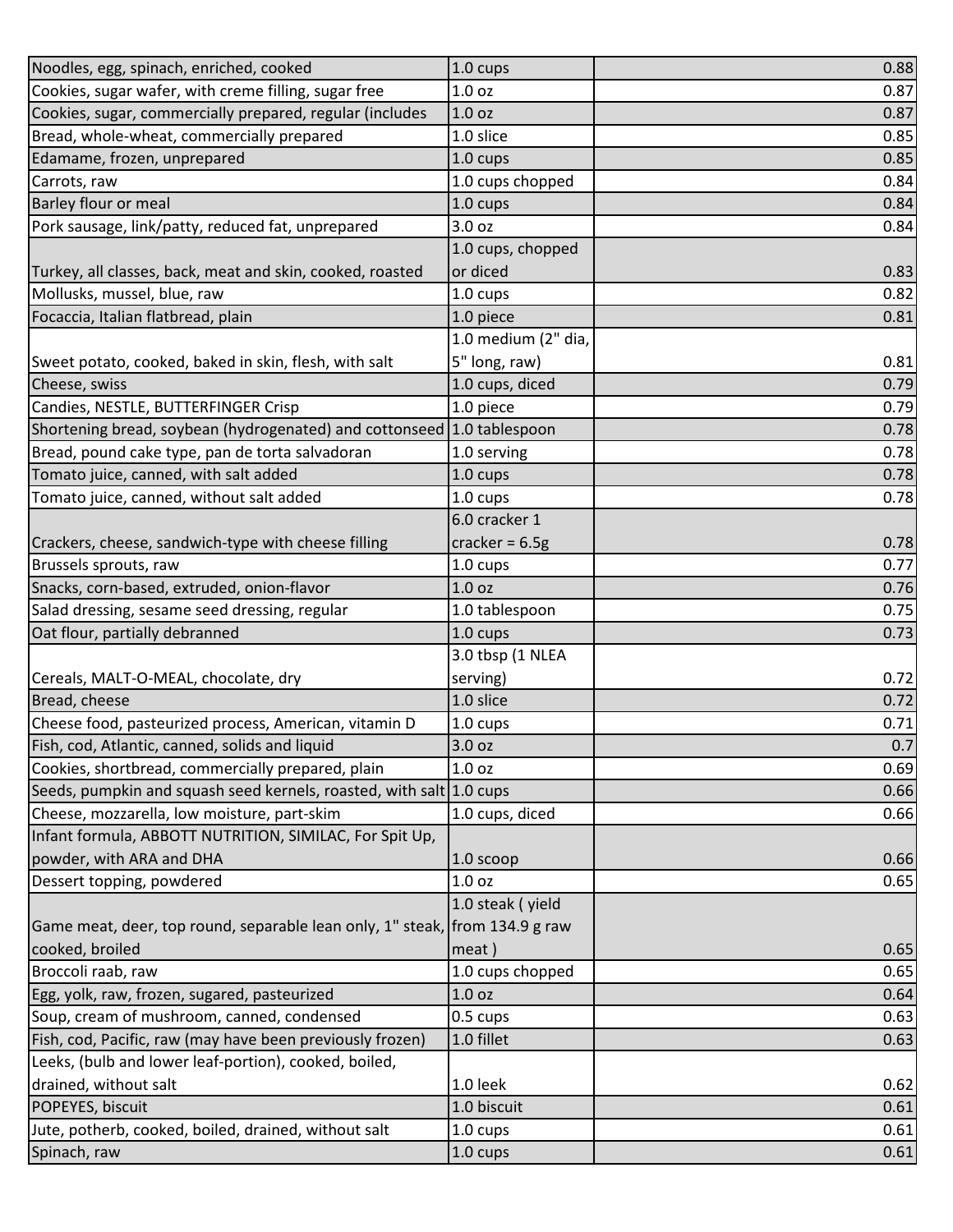| Sorghum flour, whole-grain                                 | 1.0 cups             | 0.6  |
|------------------------------------------------------------|----------------------|------|
| Egg, whole, cooked, fried                                  | 1.0 large            | 0.6  |
| Dessert topping, pressurized                               | 1.0 cups             | 0.59 |
|                                                            | 1.0 serving 2.13 oz  |      |
| Candies, MARS SNACKFOOD US, 3 MUSKETEERS Bar               | bar                  | 0.59 |
| Fish, mackerel, spanish, raw                               | 3.0 oz               | 0.59 |
|                                                            |                      |      |
| Burdock root, cooked, boiled, drained, without salt        | 1.0 cups (1" pieces) | 0.57 |
| Cherries, sweet, canned, water pack, solids and liquids    | 1.0 cups, pitted     | 0.57 |
| Beet greens, raw                                           | $1.0 \text{ cups}$   | 0.57 |
| Infant formula, MEAD JOHNSON, ENFAMIL, Premature,          |                      |      |
| with iron, 24 calories, ready-to-feed                      | $1.0 f$ l oz         | 0.57 |
| Gooseberries, raw                                          | 1.0 cups             | 0.56 |
| Wheat flour, white, bread, enriched                        | 1.0 cups             | 0.55 |
| Margarine-like, margarine-butter blend, soybean oil and    | 1.0 tbsp             | 0.55 |
|                                                            | 1.0 patty (yield     |      |
|                                                            | from $104.1$ g raw   |      |
| Game meat, elk, ground, cooked, pan-broiled                | meat)                | 0.54 |
| Cookies, chocolate sandwich, with extra creme filling      | 1.0 <sub>oz</sub>    | 0.54 |
| Chicken, broilers or fryers, meat and skin, cooked, fried, | 3.0 oz               | 0.54 |
| Eggnog                                                     | 1.0 cups             | 0.53 |
| Lime juice, raw                                            | $1.0 \text{ cups}$   | 0.53 |
| Cookies, peanut butter sandwich, regular                   | 1.0 <sub>oz</sub>    | 0.53 |
| Cheese, parmesan, grated                                   | 1.0 cups             | 0.53 |
|                                                            | 1.0 serving          |      |
|                                                            | (approximate         |      |
| Bread, salvadoran sweet cheese (quesadilla salvadorena)    | serving size)        | 0.53 |
|                                                            | 16.0 crackers 1      |      |
| Crackers, wheat, regular                                   | serving              | 0.53 |
| Turkey, all classes, leg, meat and skin, cooked, roasted   | 3.0 oz               | 0.53 |
| Cereals ready-to-eat, POST, HONEY BUNCHES OF OATS          | 1.0 cups (1 NLEA     |      |
| with vanilla bunches                                       | serving)             | 0.53 |
| Egg, whole, raw, fresh                                     | 1.0 large            | 0.53 |
| Celery, cooked, boiled, drained, without salt              | 1.0 cups, diced      | 0.53 |
| Egg, whole, cooked, poached                                | 1.0 large            | 0.52 |
| Cornmeal, whole-grain, white                               | 1.0 cups             | 0.51 |
| Cowpeas (blackeyes), immature seeds, frozen, cooked,       |                      |      |
| boiled, drained, without salt                              | 1.0 cups             | 0.51 |
|                                                            |                      |      |
| Garlic bread, frozen                                       | 1.0 slice presliced  | 0.51 |
| Spices, curry powder                                       | $1.0$ tsp            | 0.5  |
| Cookies, chocolate chip, commercially prepared, regular,   | 1.0 serving 3        |      |
| lower fat                                                  | cookies              | 0.5  |
| Orange juice, chilled, includes from concentrate, with     | 1.0 cups             | 0.5  |
| Orange juice, chilled, includes from concentrate, with     |                      |      |
| added calcium and vitamin D                                | 1.0 cups             | 0.5  |
| Beverages, Propel Zero, fruit-flavored, non-carbonated     | $1.0 f$ l oz         | 0.49 |
|                                                            | 11.0 crackers (1     |      |
| Crackers, cream, Gamesa Sabrosas                           | NLEA serving)        | 0.49 |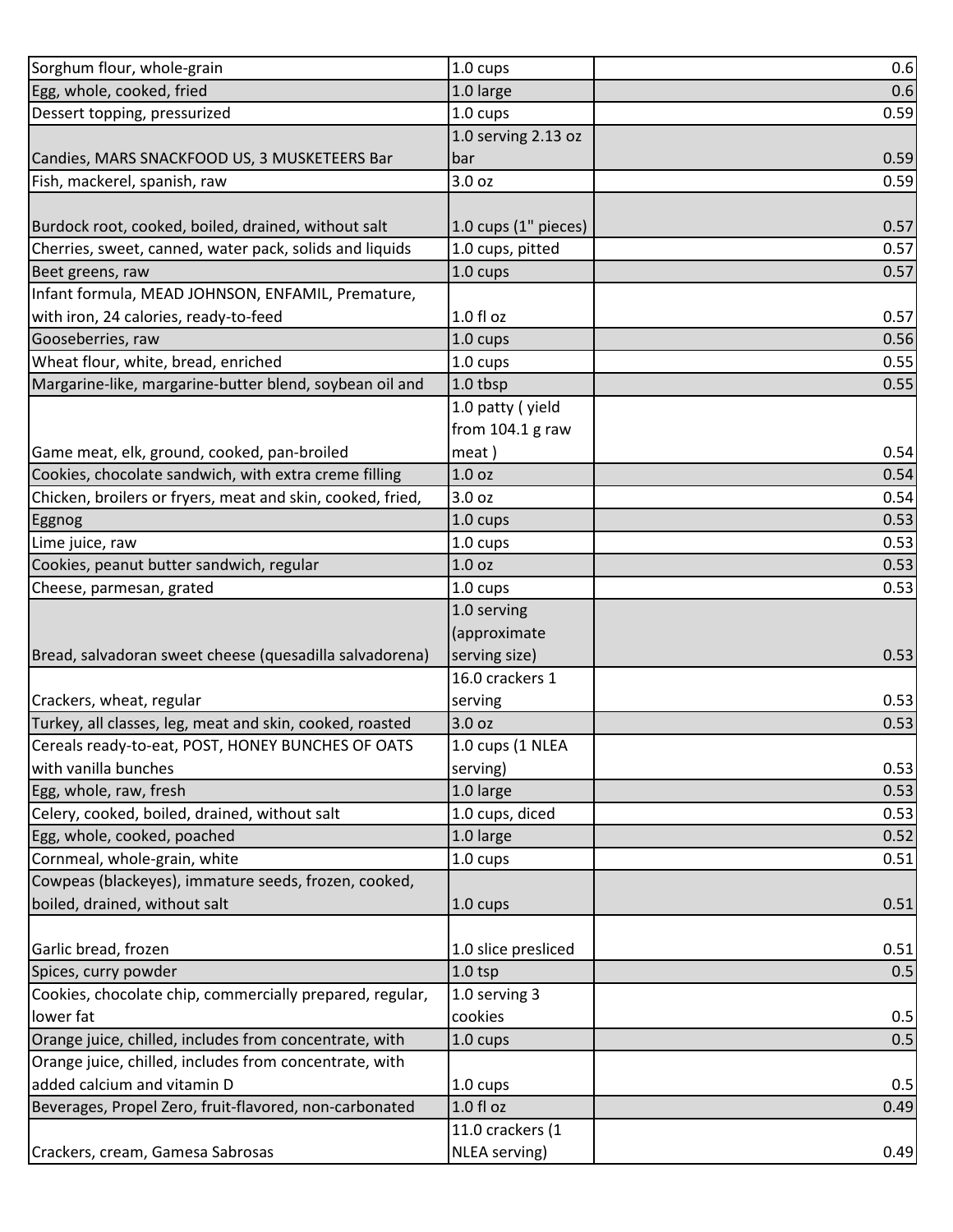| 1.0 <sub>oz</sub>                                         | 0.49                                                                                                                                                                                                                                                                                                                                               |
|-----------------------------------------------------------|----------------------------------------------------------------------------------------------------------------------------------------------------------------------------------------------------------------------------------------------------------------------------------------------------------------------------------------------------|
| 5.0 crackers                                              | 0.48                                                                                                                                                                                                                                                                                                                                               |
| $1.0 \text{ cups}$                                        | 0.48                                                                                                                                                                                                                                                                                                                                               |
| 1.0 cups, diced                                           | 0.48                                                                                                                                                                                                                                                                                                                                               |
| 1.0 oz                                                    | 0.46                                                                                                                                                                                                                                                                                                                                               |
| 1.0 fillet                                                | 0.46                                                                                                                                                                                                                                                                                                                                               |
|                                                           |                                                                                                                                                                                                                                                                                                                                                    |
| 4.0 oz                                                    | 0.46                                                                                                                                                                                                                                                                                                                                               |
|                                                           |                                                                                                                                                                                                                                                                                                                                                    |
| 1.0 serving $(3 oz)$                                      | 0.46                                                                                                                                                                                                                                                                                                                                               |
|                                                           |                                                                                                                                                                                                                                                                                                                                                    |
| 1.0 pastry                                                | 0.46                                                                                                                                                                                                                                                                                                                                               |
| 1.0 fillet                                                | 0.46                                                                                                                                                                                                                                                                                                                                               |
| 1.0 <sub>oz</sub>                                         | 0.45                                                                                                                                                                                                                                                                                                                                               |
| 0.5 cups (4 fl oz)                                        | 0.45                                                                                                                                                                                                                                                                                                                                               |
| 1.0 tbsp                                                  | 0.45                                                                                                                                                                                                                                                                                                                                               |
| 1.0 cups                                                  | 0.44                                                                                                                                                                                                                                                                                                                                               |
| 1.0 cups                                                  | 0.44                                                                                                                                                                                                                                                                                                                                               |
| 1.0 cups 1" pieces                                        | 0.43                                                                                                                                                                                                                                                                                                                                               |
| 1.0 <sub>oz</sub>                                         | 0.43                                                                                                                                                                                                                                                                                                                                               |
|                                                           |                                                                                                                                                                                                                                                                                                                                                    |
| 4.0 oz                                                    | 0.43                                                                                                                                                                                                                                                                                                                                               |
| 1.0 tortilla                                              | 0.42                                                                                                                                                                                                                                                                                                                                               |
|                                                           |                                                                                                                                                                                                                                                                                                                                                    |
| 1.0 cups spaghetti                                        | 0.42                                                                                                                                                                                                                                                                                                                                               |
| 0.08 package                                              | 0.41                                                                                                                                                                                                                                                                                                                                               |
|                                                           |                                                                                                                                                                                                                                                                                                                                                    |
| 1.0 serving 1/2 cups                                      | 0.41                                                                                                                                                                                                                                                                                                                                               |
| 1.0 cups, cubes                                           | 0.41                                                                                                                                                                                                                                                                                                                                               |
| 1.0 <sub>oz</sub>                                         | 0.41                                                                                                                                                                                                                                                                                                                                               |
| 1.0 cups                                                  | 0.41                                                                                                                                                                                                                                                                                                                                               |
|                                                           | 0.4                                                                                                                                                                                                                                                                                                                                                |
|                                                           |                                                                                                                                                                                                                                                                                                                                                    |
| 3.0 oz                                                    | 0.4                                                                                                                                                                                                                                                                                                                                                |
|                                                           |                                                                                                                                                                                                                                                                                                                                                    |
| 3.0 oz                                                    | 0.39                                                                                                                                                                                                                                                                                                                                               |
| 1.0 cups, sections                                        | 0.39                                                                                                                                                                                                                                                                                                                                               |
| 1.0 cups                                                  | 0.38                                                                                                                                                                                                                                                                                                                                               |
| 3.0 <sub>oz</sub>                                         | 0.38                                                                                                                                                                                                                                                                                                                                               |
| 1.0 cups, chopped                                         | 0.38                                                                                                                                                                                                                                                                                                                                               |
| 1.0 cups                                                  | 0.38                                                                                                                                                                                                                                                                                                                                               |
| 0.75 cups (1 NLEA                                         |                                                                                                                                                                                                                                                                                                                                                    |
| serving)                                                  | 0.38                                                                                                                                                                                                                                                                                                                                               |
| 1.0 cups, chopped                                         |                                                                                                                                                                                                                                                                                                                                                    |
| or diced                                                  | 0.38                                                                                                                                                                                                                                                                                                                                               |
| 1.0 <sub>oz</sub>                                         | 0.37                                                                                                                                                                                                                                                                                                                                               |
|                                                           |                                                                                                                                                                                                                                                                                                                                                    |
|                                                           | 0.37                                                                                                                                                                                                                                                                                                                                               |
| Soup, pea, split with ham, canned, chunky, ready-to-serve | Beef, tenderloin, steak, separable lean and fat, trimmed to<br>Beef, loin, top loin, separable lean and fat, trimmed to 1/8"<br>Biscuits, plain or buttermilk, refrigerated dough, higher fat 1.0 biscuit<br>Beef, tenderloin, steak, separable lean and fat, trimmed to<br>Beef, top sirloin, steak, separable lean and fat, trimmed to<br>3.0 oz |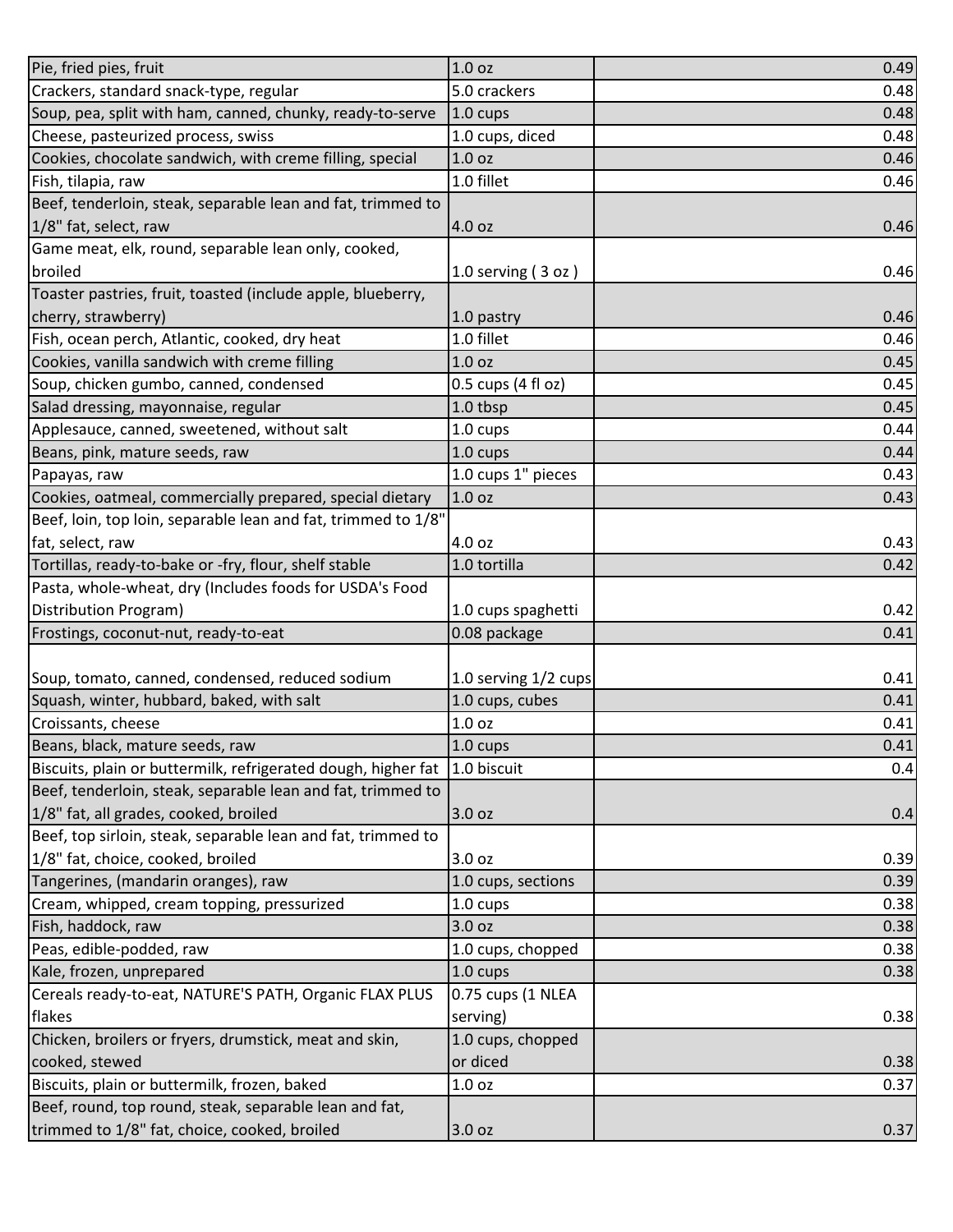| Cereals, ready-to-eat, MALT-O-MEAL, Blueberry Mini                 | 1.0 cups (1 NLEA   |      |
|--------------------------------------------------------------------|--------------------|------|
| <b>SPOONERS</b>                                                    | serving)           | 0.37 |
| Lemon juice, raw                                                   | $1.0 \text{ cups}$ | 0.37 |
| Beef, brisket, flat half, separable lean and fat, trimmed to       |                    |      |
| 0" fat, select, cooked, braised                                    | 3.0 oz             | 0.37 |
| Carrots, frozen, unprepared (Includes foods for USDA's             |                    |      |
| Food Distribution Program)                                         | 0.5 cups slices    | 0.36 |
| Cowpeas (blackeyes), immature seeds, cooked, boiled,               |                    |      |
| drained, without salt                                              | $1.0 \text{ cups}$ | 0.36 |
| Dessert topping, powdered, 1.5 ounce prepared with 1/2             | $1.0 \text{ cups}$ | 0.36 |
| Pork, fresh, leg (ham), whole, separable lean only, cooked,        | 1.0 cups, diced    | 0.35 |
| Salad dressing, KRAFT Mayo Fat Free Mayonnaise Dressing            | $ 1.0$ tbsp        | 0.35 |
| Beef, flank, steak, separable lean and fat, trimmed to 0"          |                    |      |
| fat, all grades, raw                                               | 4.0 oz             | 0.35 |
| Cress, garden, raw                                                 | 1.0 cups           | 0.35 |
| Chicken, broilers or fryers, separable fat, raw                    | 1.0 tbsp           | 0.35 |
| Fat, beef tallow                                                   | $1.0$ tbsp         | 0.35 |
| Cheese, muenster                                                   | 1.0 cups, diced    | 0.34 |
| Cheese, mexican, queso chihuahua                                   | 1.0 cups, diced    | 0.34 |
| Beef, top sirloin, steak, separable lean only, trimmed to 0"       |                    |      |
| fat, choice, cooked, broiled                                       | 3.0 oz             | 0.34 |
| Game meat, deer, loin, separable lean only, 1" steak,              |                    |      |
| cooked, broiled                                                    | 1.0 steak          | 0.33 |
| Pork, ground, 96% lean / 4% fat, raw                               | 4.0 oz             | 0.33 |
| Beef, loin, bottom sirloin butt, tri-tip roast, separable lean     |                    |      |
| only, trimmed to 0" fat, all grades, cooked, roasted               | 3.0 oz             | 0.32 |
| Soup, chicken, canned, chunky, ready-to-serve                      | 1.0 cups           | 0.32 |
| Cereals ready-to-eat, POST, Shredded Wheat, original               | 1.0 cups (1 NLEA   |      |
| spoon-size                                                         | serving)           | 0.32 |
| Grapes, canned, thompson seedless, water pack, solids and 1.0 cups |                    | 0.32 |
|                                                                    | 0.33 package (10   |      |
| Okra, frozen, unprepared                                           | oz)                | 0.31 |
| Crackers, cheese, regular                                          | $0.5$ oz           | 0.31 |
| Chicken, skin (drumsticks and thighs), raw                         | 4.0 oz             | 0.31 |
| Cheese, provolone                                                  | 1.0 cups, diced    | 0.3  |
| Fish, herring, Atlantic, raw                                       | 1.0 oz, boneless   | 0.3  |
| Tamarind nectar, canned                                            | 1.0 cups           | 0.3  |
| Salad dressing, mayonnaise, imitation, soybean                     | 1.0 tbsp           | 0.3  |
|                                                                    | 1.0 cups sections, |      |
| Grapefruit, raw, pink and red, all areas                           | with juice         | 0.3  |
| Sausage, pork and turkey, pre-cooked                               | 1.0 serving        | 0.3  |
| Pie, blueberry, commercially prepared                              | 1.0 <sub>oz</sub>  | 0.29 |
| Okra, frozen, cooked, boiled, drained, without salt                | 0.5 cups slices    | 0.29 |
| Potatoes, mashed, dehydrated, prepared from flakes                 |                    |      |
| without milk, whole milk and butter added                          | 1.0 cups           | 0.29 |
| Chicken, dark meat, thigh, meat only, with added solution,         | 4.0 oz             | 0.29 |
| Crackers, standard snack-type, sandwich, with peanut               | 0.5 oz             | 0.29 |
| Fish, mackerel, jack, canned, drained solids                       | 1.0 oz, boneless   | 0.29 |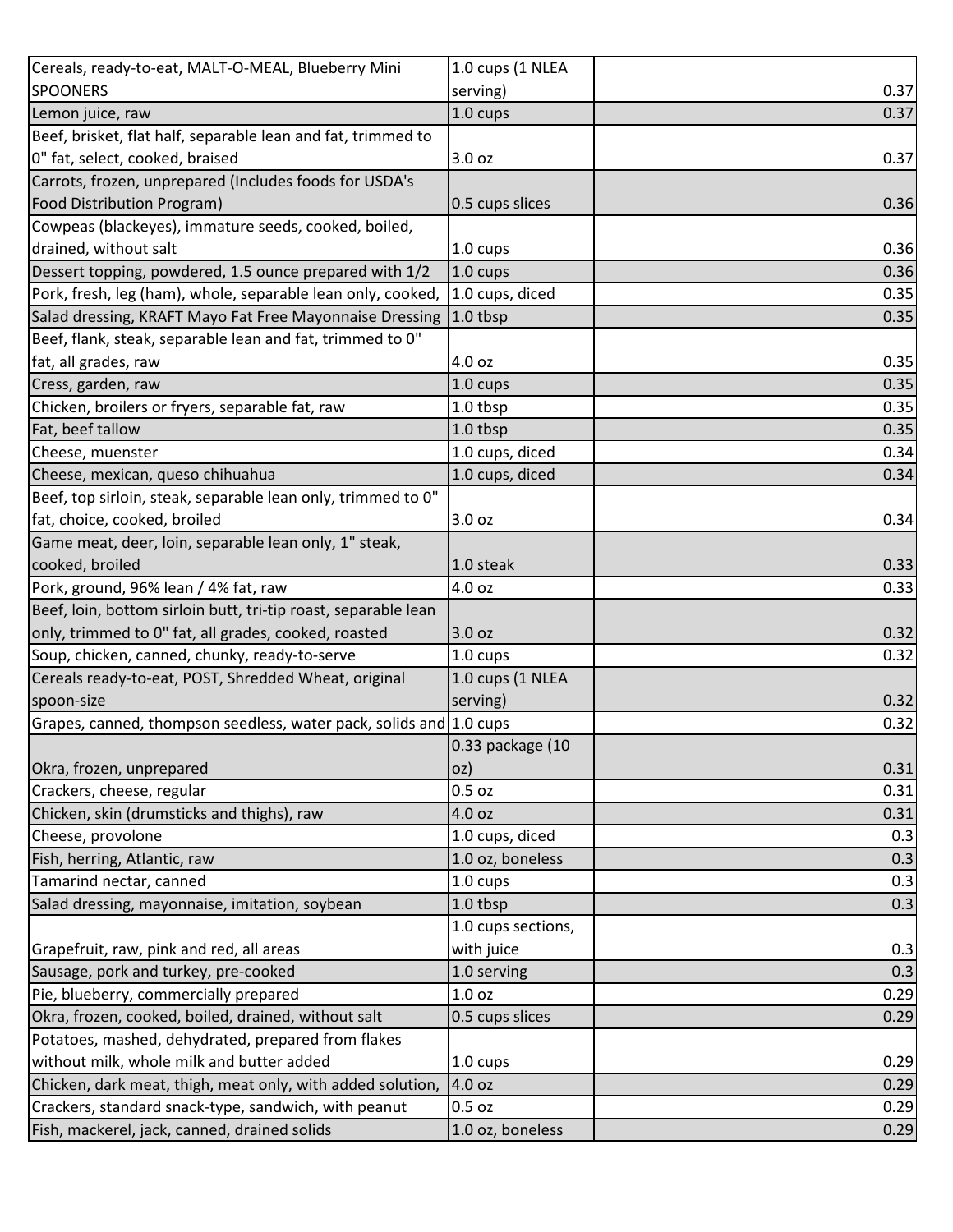|                                                                             | 1.0 cups chopped     |      |
|-----------------------------------------------------------------------------|----------------------|------|
| Chicken, gizzard, all classes, cooked, simmered                             | or dice              | 0.29 |
| Grapefruit juice, white, frozen concentrate, unsweetened,                   |                      |      |
| undiluted                                                                   | $1.0$ can (6 fl oz)  | 0.29 |
| Beef, round, top round steak, boneless, separable lean and                  |                      |      |
| fat, trimmed to 0" fat, choice, cooked, grilled                             | 3.0 oz               | 0.29 |
| Squash, summer, crookneck and straightneck, frozen,                         |                      |      |
| cooked, boiled, drained, without salt                                       | 1.0 cups slices      | 0.29 |
| Squash, winter, hubbard, cooked, boiled, mashed, without                    | 1.0 cups, mashed     | 0.28 |
| Squash, winter, hubbard, cooked, boiled, mashed, with salt 1.0 cups, mashed |                      | 0.28 |
| Lamb, Australian, imported, fresh, rib chop/rack roast,                     |                      |      |
| frenched, bone-in, separable lean only, trimmed to 1/8"                     | 4.0 oz               | 0.28 |
|                                                                             | 1.0 cups spiral      |      |
| Macaroni, vegetable, enriched, cooked                                       | shaped               | 0.28 |
| Muffin, blueberry, commercially prepared, low-fat                           | 1.0 muffin small     | 0.28 |
| Pork, cured, ham with natural juices, spiral slice, boneless,               |                      |      |
| separable lean and fat, heated, roasted                                     | 1.0 slice            | 0.28 |
| Noodles, egg, unenriched, cooked, without added salt                        | $1.0 \text{ cups}$   | 0.27 |
| Pork, cured, ham, rump, bone-in, separable lean and fat,                    | 3.0 oz               | 0.27 |
| Beef, round, top round steak, boneless, separable lean and                  |                      |      |
| fat, trimmed to 0" fat, all grades, cooked, grilled                         | 3.0 oz               | 0.27 |
| Soup, onion, canned, condensed                                              | $0.5$ cups (4 fl oz) | 0.27 |
| Infant formula, ABBOTT NUTRITION, SIMILAC, For Spit Up,                     |                      |      |
| ready-to-feed, with ARA and DHA                                             | 1.0 fl oz            | 0.27 |
| Infant formula, GERBER, GOOD START 2 Soy, with iron,                        | $1.0 f$ l oz         | 0.27 |
|                                                                             |                      |      |
| Cheese, feta                                                                | 1.0 cups, crumbled   | 0.27 |
| Cheese spread, pasteurized process, American                                | 1.0 cups, diced      | 0.27 |
|                                                                             | 0.5 cups (1 NLEA     |      |
| Cereals, QUAKER, QUAKER MultiGrain Oatmeal, dry                             | serving)             | 0.26 |
| Pork, cured, ham, shank, bone-in, separable lean and fat,                   | 3.0 oz               | 0.26 |
| Lamb, Australian, imported, fresh, rib chop, frenched, bone-                |                      |      |
| in, separable lean and fat, trimmed to 1/8" fat, cooked,                    | 3.0 oz               | 0.26 |
| Bread, cornbread, dry mix, prepared with 2% milk, 80%                       |                      |      |
| margarine, and eggs                                                         | 1.0 muffin           | 0.26 |
| Beef, short loin, porterhouse steak, separable lean and fat,                |                      |      |
| trimmed to 1/8" fat, choice, raw                                            | 4.0 oz               | 0.26 |
| Cookies, chocolate chip, commercially prepared, regular,                    |                      |      |
| higher fat, enriched                                                        | 1.0 cookie           | 0.26 |
| Pork, fresh, shoulder, whole, separable lean and fat,                       |                      |      |
| cooked, roasted                                                             | 1.0 cups, diced      | 0.26 |
| Frozen novelties, No Sugar Added, FUDGSICLE pops                            | 1.0 serving          | 0.25 |
| Chicken, broilers or fryers, back, meat only, raw                           | 4.0 oz               | 0.25 |
| Pork, fresh, loin, whole, separable lean and fat, cooked,                   | 3.0 <sub>oz</sub>    | 0.25 |
| Oil, cocoa butter                                                           | 1.0 tablespoon       | 0.24 |
| Soup, chicken noodle, dry, mix                                              | 1.0 packet           | 0.24 |
| Bread, stuffing, cornbread, dry mix, prepared                               | 1.0 <sub>oz</sub>    | 0.24 |
|                                                                             | 0.75 cups (1 NLEA    |      |
| Cereals ready-to-eat, BARBARA'S PUFFINS, original                           | serving)             | 0.24 |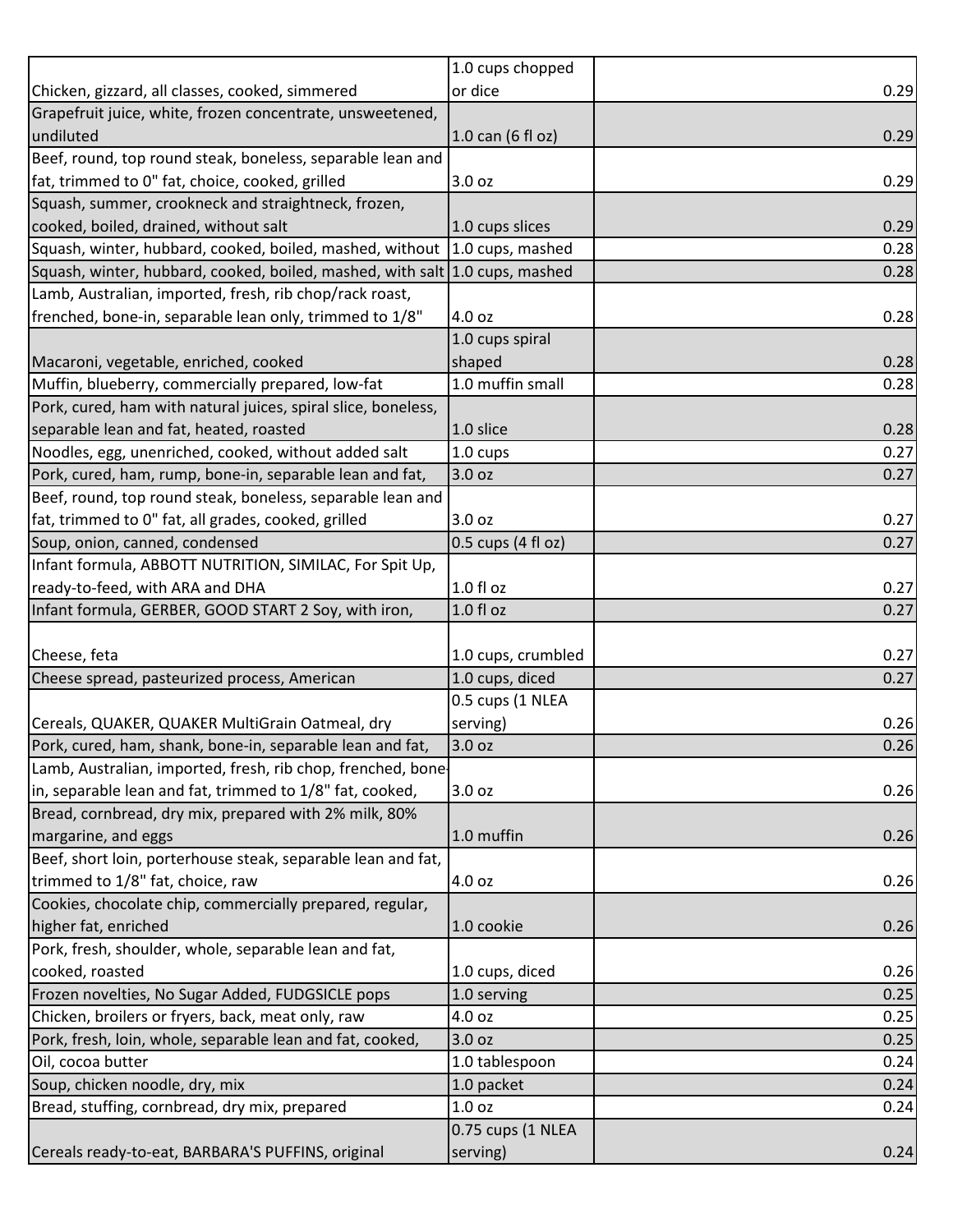| Croissants, butter                                                                                     | 1.0 <sub>oz</sub>    | 0.24       |
|--------------------------------------------------------------------------------------------------------|----------------------|------------|
| Lima beans, immature seeds, cooked, boiled, drained,                                                   | 1.0 cups             | 0.24       |
| Chicken, stewing, meat and skin, and giblets and neck,                                                 |                      |            |
| cooked, stewed                                                                                         | 3.0 oz               | 0.24       |
| Pork, fresh, loin, tenderloin, separable lean and fat, with                                            |                      |            |
| added solution, raw                                                                                    | 4.0 oz               | 0.24       |
| Pork, fresh, shoulder, (Boston butt), blade (steaks),                                                  |                      |            |
| separable lean and fat, with added solution, raw                                                       | 4.0 oz               | 0.24       |
| Pork, fresh, enhanced, loin, tenderloin, separable lean                                                | 4.0 oz               | 0.24       |
| Soup, pea, green, canned, condensed                                                                    | $0.5 \text{ cups}$   | 0.23       |
| Pork, fresh, shoulder, blade, boston (steaks), separable                                               |                      |            |
| lean only, cooked, broiled                                                                             | 3.0 oz               | 0.23       |
| Salad dressing, mayonnaise type, regular, with salt                                                    | 1.0 tbsp             | 0.23       |
| Cheese, pasteurized process, American, fortified with                                                  | 1.0 oz               | 0.23       |
| Grapefruit, sections, canned, juice pack, solids and liquids                                           | 1.0 cups             | 0.22       |
|                                                                                                        | 3.0 oz grilled       |            |
| Pork, ground, 96% lean / 4% fat, cooked, crumbles                                                      | patties              | 0.22       |
| Pork, cured, ham, rump, bone-in, separable lean only,                                                  | 3.0 oz               | 0.22       |
| Pork, fresh, loin, country-style ribs, separable lean only,                                            |                      |            |
| bone-in, cooked, broiled                                                                               | 3.0 oz               | 0.22       |
| Breadfruit, raw                                                                                        | 1.0 cups             | 0.22       |
| Grapefruit, sections, canned, water pack, solids and liquids 1.0 cups                                  |                      | 0.22       |
| Candies, truffles, prepared-from-recipe                                                                | 1.0 piece            | 0.22       |
|                                                                                                        | 1.0 unit (yield from |            |
|                                                                                                        | 1 lb ready-to-cook   |            |
| Chicken, broilers or fryers, back, meat and skin, raw                                                  | chicken)             | 0.22       |
| Squash, summer, zucchini, includes skin, cooked, boiled,                                               |                      |            |
| drained, without salt                                                                                  | 1.0 cups, sliced     | 0.22       |
| Cereals, oats, instant, fortified, with raisins and spice,                                             |                      |            |
| prepared with water                                                                                    | 1.0 cups             | 0.22       |
| Pie, cherry, commercially prepared                                                                     | 1.0 <sub>oz</sub>    | 0.22       |
| Fish, ocean perch, Atlantic, raw                                                                       | 1.0 oz, boneless     | 0.22       |
| Pork, fresh, loin, blade (chops or roasts), boneless,                                                  |                      |            |
| separable lean and fat only, raw                                                                       | 4.0 oz               | 0.21       |
| Beef, chuck eye roast, boneless, America's Beef Roast,                                                 |                      |            |
| separable lean and fat, trimmed to 0" fat, all grades, raw                                             | 4.0 oz               | 0.21       |
|                                                                                                        |                      |            |
| Cheese, mozzarella, whole milk                                                                         | 1.0 cups, shredded   | 0.21       |
| Cake, cherry fudge with chocolate frosting                                                             | 1.0 <sub>oz</sub>    | 0.21       |
|                                                                                                        | 1.0 potato large (3" |            |
| Potatoes, Russet, flesh and skin, baked                                                                | to 4-1/4" dia.       | 0.21       |
|                                                                                                        | 1.0 patty (yield     |            |
|                                                                                                        | from $112.7$ g raw   |            |
| Game meat, bison, ground, cooked, pan-broiled                                                          | meat)                | 0.21       |
| Cookies, chocolate wafers                                                                              | 1.0 <sub>oz</sub>    | 0.2        |
|                                                                                                        |                      |            |
| Pork, cured, ham, shank, bone-in, separable lean only,                                                 | 3.0 oz               | 0.2        |
| Chicken, broiler, rotisserie, BBQ, back meat only<br>Rice, white, long-grain, regular, raw, unenriched | 3.0 oz               | 0.2<br>0.2 |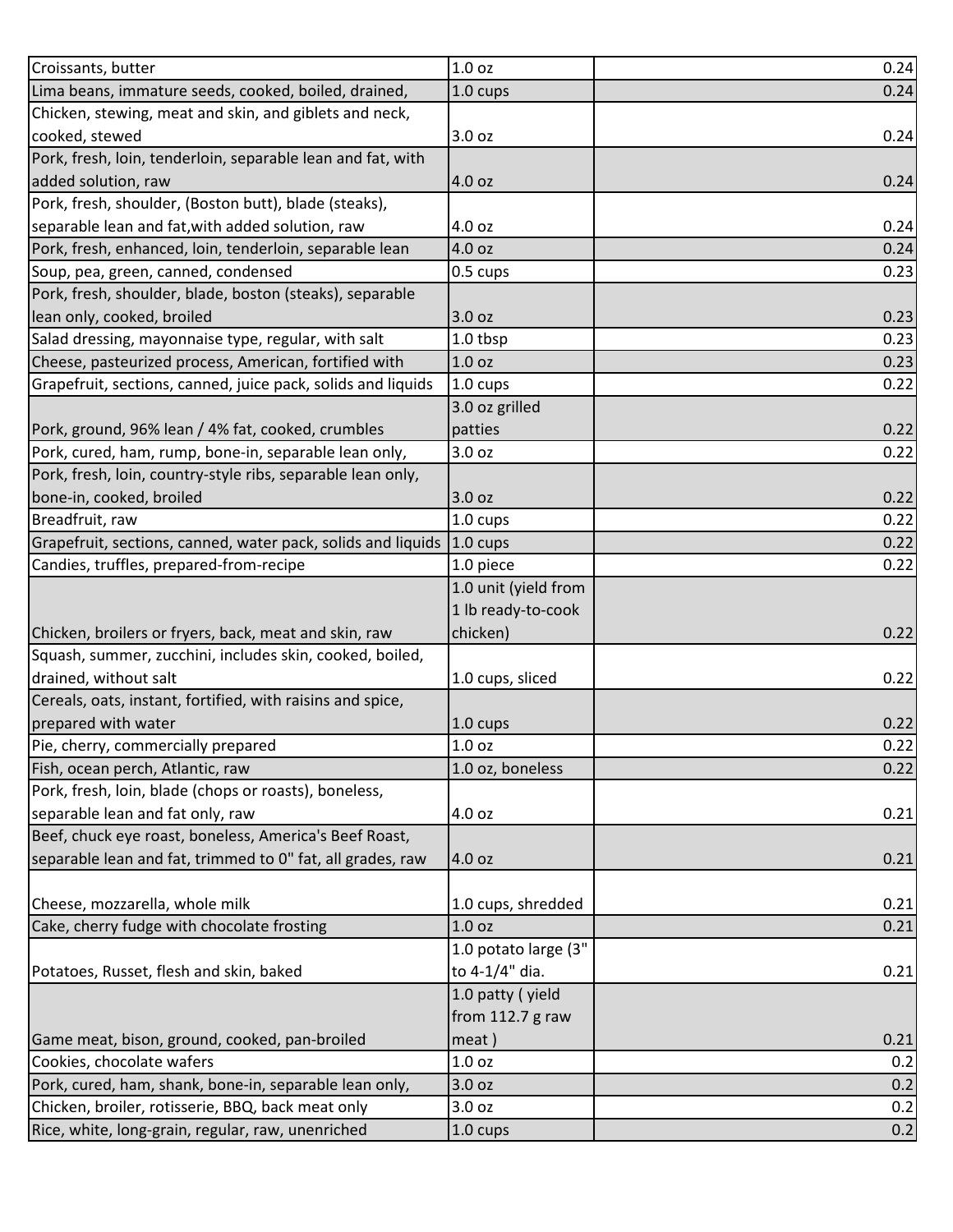| Pork, fresh, loin, blade (chops or roasts), boneless,          |                      |      |
|----------------------------------------------------------------|----------------------|------|
| separable lean only, raw                                       | 4.0 oz               | 0.2  |
| Pears, canned, light syrup pack, solids and liquids            | 1.0 cups, halves     | 0.2  |
| Figs, canned, water pack, solids and liquids                   | 1.0 cups             | 0.2  |
| Carambola, (starfruit), raw                                    | 1.0 cups, cubes      | 0.2  |
| Soybeans, mature seeds, sprouted, cooked, steamed              | 1.0 cups             | 0.2  |
|                                                                |                      |      |
| Ice creams, vanilla, light, no sugar added                     | 1.0 serving 1/2 cups | 0.2  |
| Pork, fresh, loin, center rib (roasts), bone-in, separable     |                      |      |
| lean only, cooked, roasted                                     | 3.0 oz               | 0.2  |
| Game meat, bison, chuck, shoulder clod, separable lean         |                      |      |
| only, cooked, braised                                          | 1.0 serving $(3 oz)$ | 0.2  |
| Pork, fresh, loin, blade (chops), boneless, separable lean     |                      |      |
| only, boneless, cooked, broiled                                | 3.0 oz               | 0.2  |
| Pork, fresh, loin, country-style ribs, separable lean and fat, |                      |      |
| bone-in, cooked, broiled                                       | 3.0 oz               | 0.2  |
|                                                                | 0.75 cups (1 NLEA    |      |
| Cereals ready-to-eat, QUAKER, QUAKER OAT LIFE, plain           | serving)             | 0.2  |
| Bologna, meat and poultry                                      | 1.0 slice            | 0.19 |
|                                                                | 1.0 unit (yield from |      |
|                                                                | 1 lb ready-to-cook   |      |
| Chicken, broilers or fryers, light meat, meat only, raw        | chicken)             | 0.19 |
| Egg, whole, cooked, omelet                                     | 1.0 tbsp             | 0.19 |
| Cereals, QUAKER, Instant Oatmeal Organic, Regular              | 1.0 packet           | 0.19 |
| Oil, sesame, salad or cooking                                  | 1.0 tablespoon       | 0.19 |
| Peas, green, raw                                               | 1.0 cups             | 0.19 |
| Pork, fresh, loin, blade (roasts), boneless, separable lean    |                      |      |
| and fat, cooked, roasted                                       | 3.0 oz               | 0.19 |
| Cookies, fig bars                                              | 1.0 <sub>oz</sub>    | 0.18 |
|                                                                | 1.0 slice (average   |      |
| Bread, pan dulce, sweet yeast bread                            | weight of 1 slice)   | 0.18 |
|                                                                | 0.75 cups (1 NLEA    |      |
| Cereals ready-to-eat, QUAKER, QUAKER CRUNCHY BRAN              | serving)             | 0.18 |
| Beef, brisket, flat half, boneless, separable lean and fat,    |                      |      |
| trimmed to 0" fat, choice, raw                                 | 4.0 oz               | 0.18 |
| Candies, NESTLE, 100 GRAND Bar                                 | 1.0 bar (1.5 oz)     | 0.18 |
|                                                                | 1.0 pita, large (6-  |      |
| Bread, pita, white, enriched                                   | $1/2$ " dia)         | 0.18 |
| Infant Formula, GERBER GOOD START 2, GENTLE PLUS,              | $1.0 f$ l oz         | 0.18 |
| Infant formula, GERBER, GOOD START 2, PROTECT PLUS,            |                      |      |
| ready-to-feed                                                  | 1.0 f1 oz            | 0.18 |
| Cereals ready-to-eat, QUAKER, Maple Brown Sugar LIFE           | 0.75 cups (1 NLEA    |      |
| Cereal                                                         | serving)             | 0.18 |
| Fish, flatfish (flounder and sole species), raw                | 1.0 oz, boneless     | 0.18 |
| Game meat, bison, ribeye, separable lean only, 1" steak,       |                      |      |
| cooked, broiled                                                | 1.0 serving $(3 oz)$ | 0.18 |
| Game meat, bison, top round, separable lean only, 1"           |                      |      |
| steak, cooked, broiled                                         | 1.0 serving $(3 oz)$ | 0.18 |
| Cake, snack cakes, creme-filled, sponge                        | 1.0 oz               | 0.18 |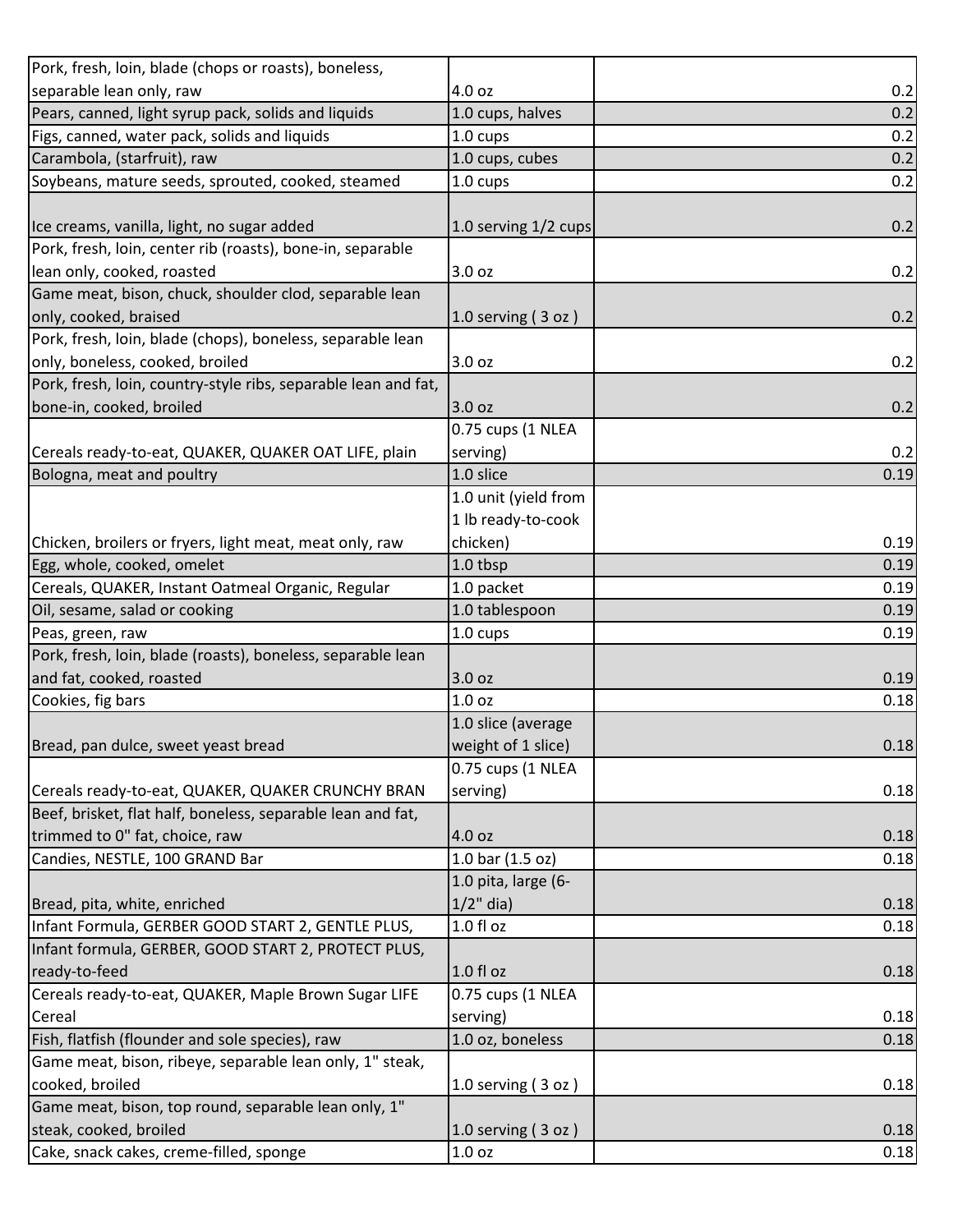| Milk, chocolate, fluid, commercial, whole, with added      |                      |      |
|------------------------------------------------------------|----------------------|------|
| vitamin A and vitamin D                                    | 1.0 cups             | 0.17 |
| Grapes, american type (slip skin), raw                     | $1.0 \text{ cups}$   | 0.17 |
| Candies, MARS SNACKFOOD US, M & M's Milk Chocolate         | 1.0 package (1.69    |      |
| Candies                                                    | oz)                  | 0.17 |
| Game meat, bison, top sirloin, separable lean only, 1"     |                      |      |
| steak, cooked, broiled                                     | 1.0 serving $(3 oz)$ | 0.17 |
| Pears, raw                                                 | 1.0 cups, slices     | 0.17 |
| Chocolate, dark, 60-69% cacao solids                       | 1.0 <sub>oz</sub>    | 0.17 |
| Crackers, saltines, whole wheat (includes multi-grain)     | 1.0 serving          | 0.17 |
| Chicken, broilers or fryers, leg, meat and skin, cooked,   | 3.0 oz               | 0.16 |
| Pork, fresh, shoulder, blade, boston (roasts), separable   |                      |      |
| lean and fat, cooked, roasted                              | 3.0 oz               | 0.16 |
| Sour dressing, non-butterfat, cultured, filled cream-type  | 1.0 tbsp             | 0.16 |
| Cake, cheesecake, commercially prepared                    | 1.0 <sub>oz</sub>    | 0.16 |
| Currants, zante, dried                                     | 1.0 cups             | 0.16 |
| Pork sausage, link/patty, fully cooked, unheated           | 1.0 link             | 0.16 |
|                                                            |                      |      |
| Biscuits, plain or buttermilk, dry mix                     | 1.0 cups, purchased  | 0.16 |
| Candies, chocolate, dark, NFS (45-59% cacao solids 90%; 60 |                      |      |
| 69% cacao solids 5%; 70-85% cacao solids 5%)               | 1.0 <sub>oz</sub>    | 0.16 |
| Cabbage, chinese (pak-choi), cooked, boiled, drained, with |                      |      |
| salt                                                       | 1.0 cups, shredded   | 0.15 |
| Turkey, ground, 93% lean, 7% fat, pan-broiled crumbles     | 3.0 oz               | 0.15 |
| Cabbage, chinese (pak-choi), cooked, boiled, drained,      |                      |      |
|                                                            |                      |      |
| without salt                                               | 1.0 cups, shredded   | 0.15 |
| Bread, oatmeal, toasted                                    | 1.0 <sub>oz</sub>    | 0.15 |
| Salad dressing, thousand island dressing, reduced fat      | 1.0 tablespoon       | 0.15 |
| Mountain yam, hawaii, raw                                  | 0.5 cups, cubes      | 0.14 |
| Beverages, Meal supplement drink, canned, peanut flavor    | 1.0 cups             | 0.14 |
| Noodles, egg, dry, unenriched                              | 1.0 cups             | 0.14 |
| Kale, raw                                                  | 1.0 cups             | 0.14 |
| Olives, ripe, canned (small-extra large)                   | 1.0 tbsp             | 0.14 |
| Cheese, ricotta, whole milk                                | $0.5 \text{ cups}$   | 0.14 |
| Pancakes, buckwheat, dry mix, incomplete                   | 1.0 oz               | 0.14 |
| Beef, chuck, top blade, separable lean only, trimmed to 0" |                      |      |
| fat, select, cooked, broiled                               | 3.0 oz               | 0.14 |
| Luncheon meat, pork, ham, and chicken, minced, canned,     | 2.0 oz 1 NLEA        |      |
| reduced sodium, added ascorbic acid, includes SPAM, 25%    | serving              | 0.13 |
| Infant formula, ABBOTT NUTRITION, SIMILAC, Expert Care,    |                      |      |
| Diarrhea, ready- to-feed with ARA and DHA                  | $1.0 f$ l oz         | 0.13 |
| Litchis, raw                                               | 1.0 cups             | 0.13 |
| Spices, turmeric, ground                                   | $1.0$ tsp            | 0.13 |
| Candies, MARS SNACKFOOD US, STARBURST Fruit Chews,         | 1.0 serving fun size |      |
| Original fruits                                            | (8 chews)            | 0.13 |
| Nuts, coconut meat, dried (desiccated), not sweetened      | 1.0 <sub>oz</sub>    | 0.12 |
| Egg substitute, powder                                     | 0.35 oz              | 0.12 |
| Bread, oat bran                                            | 1.0 <sub>oz</sub>    | 0.12 |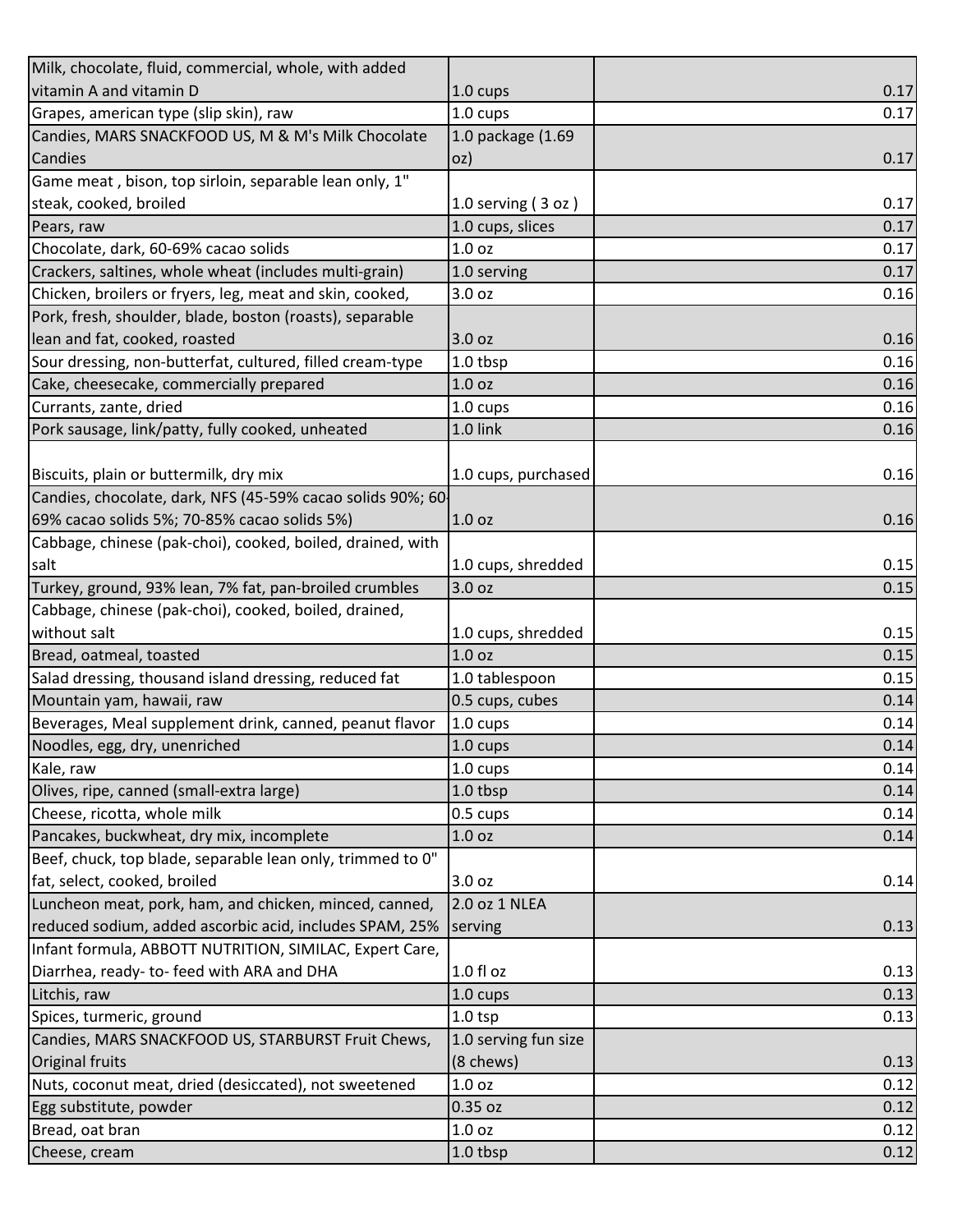| 1.0 <sub>oz</sub><br>0.12<br>Cracker, meal<br>Beef, short loin, porterhouse steak, separable lean only,<br>trimmed to 0" fat, choice, cooked, broiled<br>0.12<br>3.0 oz<br>1.0 large<br>0.12<br>1.0 pat (1" sq, 1/3"<br>0.12<br>high)<br>1.0 cups<br>0.12<br>1.0 cracker<br>0.12<br>1.0 serving<br>0.11<br>1.0 <sub>oz</sub><br>0.11<br>1.0 <sub>oz</sub><br>0.11<br>0.11<br>1.0 cups<br>1.0 <sub>oz</sub><br>0.11<br>0.11<br>3.0 oz (3 oz)<br>0.5 cups, chopped<br>0.11<br>1.0 cups<br>0.11<br>0.11<br>1.0 cups<br>0.11<br>1.0 <sub>oz</sub><br>1.0 <sub>oz</sub><br>0.11<br>0.11<br>2.0 <sub>oz</sub><br>1.0 slice<br>0.11<br>1.0 olive<br>0.1<br>0.1<br>1.0 <sub>oz</sub><br>1.0 container (6 oz)<br>0.1<br>3.0 oz<br>0.1<br>3.0 oz<br>0.1<br>$1.0$ tsp<br>0.1<br>1.0 cups spaghetti<br>0.1<br>1.0 cups spaghetti<br>0.1<br>1.0 cups<br>0.1<br>1.0 cups<br>0.1<br>1.0 oz<br>0.1<br>1.0 <sub>oz</sub><br>0.1<br>0.1<br>$0.5 \text{ cups}$<br>1.0 serving (1 hot<br>dog)<br>0.1<br>1.0 cups<br>0.1<br>1.0 cups, with pits,<br>yields<br>0.1 |                                                               |                    |      |
|----------------------------------------------------------------------------------------------------------------------------------------------------------------------------------------------------------------------------------------------------------------------------------------------------------------------------------------------------------------------------------------------------------------------------------------------------------------------------------------------------------------------------------------------------------------------------------------------------------------------------------------------------------------------------------------------------------------------------------------------------------------------------------------------------------------------------------------------------------------------------------------------------------------------------------------------------------------------------------------------------------------------------------------------|---------------------------------------------------------------|--------------------|------|
|                                                                                                                                                                                                                                                                                                                                                                                                                                                                                                                                                                                                                                                                                                                                                                                                                                                                                                                                                                                                                                              | Cheese substitute, mozzarella                                 | 1.0 cups, shredded | 0.12 |
|                                                                                                                                                                                                                                                                                                                                                                                                                                                                                                                                                                                                                                                                                                                                                                                                                                                                                                                                                                                                                                              |                                                               |                    |      |
|                                                                                                                                                                                                                                                                                                                                                                                                                                                                                                                                                                                                                                                                                                                                                                                                                                                                                                                                                                                                                                              |                                                               |                    |      |
|                                                                                                                                                                                                                                                                                                                                                                                                                                                                                                                                                                                                                                                                                                                                                                                                                                                                                                                                                                                                                                              |                                                               |                    |      |
|                                                                                                                                                                                                                                                                                                                                                                                                                                                                                                                                                                                                                                                                                                                                                                                                                                                                                                                                                                                                                                              | Snacks, fruit leather, rolls                                  |                    |      |
|                                                                                                                                                                                                                                                                                                                                                                                                                                                                                                                                                                                                                                                                                                                                                                                                                                                                                                                                                                                                                                              |                                                               |                    |      |
|                                                                                                                                                                                                                                                                                                                                                                                                                                                                                                                                                                                                                                                                                                                                                                                                                                                                                                                                                                                                                                              | Butter, salted                                                |                    |      |
|                                                                                                                                                                                                                                                                                                                                                                                                                                                                                                                                                                                                                                                                                                                                                                                                                                                                                                                                                                                                                                              | Corn, sweet, yellow, frozen, kernels cut off cob, boiled,     |                    |      |
|                                                                                                                                                                                                                                                                                                                                                                                                                                                                                                                                                                                                                                                                                                                                                                                                                                                                                                                                                                                                                                              | drained, without salt                                         |                    |      |
|                                                                                                                                                                                                                                                                                                                                                                                                                                                                                                                                                                                                                                                                                                                                                                                                                                                                                                                                                                                                                                              | Nabisco, Nabisco Ritz Crackers                                |                    |      |
|                                                                                                                                                                                                                                                                                                                                                                                                                                                                                                                                                                                                                                                                                                                                                                                                                                                                                                                                                                                                                                              | Bologna, chicken, turkey, pork                                |                    |      |
|                                                                                                                                                                                                                                                                                                                                                                                                                                                                                                                                                                                                                                                                                                                                                                                                                                                                                                                                                                                                                                              | Pie, banana cream, prepared from recipe                       |                    |      |
|                                                                                                                                                                                                                                                                                                                                                                                                                                                                                                                                                                                                                                                                                                                                                                                                                                                                                                                                                                                                                                              | Cheese, neufchatel                                            |                    |      |
|                                                                                                                                                                                                                                                                                                                                                                                                                                                                                                                                                                                                                                                                                                                                                                                                                                                                                                                                                                                                                                              | Currants, red and white, raw                                  |                    |      |
|                                                                                                                                                                                                                                                                                                                                                                                                                                                                                                                                                                                                                                                                                                                                                                                                                                                                                                                                                                                                                                              | Danish pastry, cinnamon, enriched                             |                    |      |
|                                                                                                                                                                                                                                                                                                                                                                                                                                                                                                                                                                                                                                                                                                                                                                                                                                                                                                                                                                                                                                              | Pork, cured, ham and water product, slice, boneless,          |                    |      |
|                                                                                                                                                                                                                                                                                                                                                                                                                                                                                                                                                                                                                                                                                                                                                                                                                                                                                                                                                                                                                                              | separable lean and fat, heated, pan-broil                     |                    |      |
|                                                                                                                                                                                                                                                                                                                                                                                                                                                                                                                                                                                                                                                                                                                                                                                                                                                                                                                                                                                                                                              | Endive, raw                                                   |                    |      |
|                                                                                                                                                                                                                                                                                                                                                                                                                                                                                                                                                                                                                                                                                                                                                                                                                                                                                                                                                                                                                                              | Corn, sweet, yellow, frozen, kernels cut off cob,             |                    |      |
|                                                                                                                                                                                                                                                                                                                                                                                                                                                                                                                                                                                                                                                                                                                                                                                                                                                                                                                                                                                                                                              | unprepared (Includes foods for USDA's Food Distribution       |                    |      |
|                                                                                                                                                                                                                                                                                                                                                                                                                                                                                                                                                                                                                                                                                                                                                                                                                                                                                                                                                                                                                                              | Garlic, raw                                                   |                    |      |
|                                                                                                                                                                                                                                                                                                                                                                                                                                                                                                                                                                                                                                                                                                                                                                                                                                                                                                                                                                                                                                              | Pancakes, plain, frozen, ready-to-heat, microwave             |                    |      |
|                                                                                                                                                                                                                                                                                                                                                                                                                                                                                                                                                                                                                                                                                                                                                                                                                                                                                                                                                                                                                                              | (includes buttermilk)                                         |                    |      |
|                                                                                                                                                                                                                                                                                                                                                                                                                                                                                                                                                                                                                                                                                                                                                                                                                                                                                                                                                                                                                                              | Bread, stuffing, dry mix                                      |                    |      |
|                                                                                                                                                                                                                                                                                                                                                                                                                                                                                                                                                                                                                                                                                                                                                                                                                                                                                                                                                                                                                                              | Beerwurst, beer salami, pork and beef                         |                    |      |
|                                                                                                                                                                                                                                                                                                                                                                                                                                                                                                                                                                                                                                                                                                                                                                                                                                                                                                                                                                                                                                              | Bread, white wheat                                            |                    |      |
|                                                                                                                                                                                                                                                                                                                                                                                                                                                                                                                                                                                                                                                                                                                                                                                                                                                                                                                                                                                                                                              | Olives, pickled, canned or bottled, green                     |                    |      |
|                                                                                                                                                                                                                                                                                                                                                                                                                                                                                                                                                                                                                                                                                                                                                                                                                                                                                                                                                                                                                                              | Bread, protein (includes gluten)                              |                    |      |
|                                                                                                                                                                                                                                                                                                                                                                                                                                                                                                                                                                                                                                                                                                                                                                                                                                                                                                                                                                                                                                              |                                                               |                    |      |
|                                                                                                                                                                                                                                                                                                                                                                                                                                                                                                                                                                                                                                                                                                                                                                                                                                                                                                                                                                                                                                              | Yogurt, plain, whole milk                                     |                    |      |
|                                                                                                                                                                                                                                                                                                                                                                                                                                                                                                                                                                                                                                                                                                                                                                                                                                                                                                                                                                                                                                              | Beef, ground, 90% lean meat / 10% fat, patty, cooked,         |                    |      |
|                                                                                                                                                                                                                                                                                                                                                                                                                                                                                                                                                                                                                                                                                                                                                                                                                                                                                                                                                                                                                                              | Pork, fresh, shoulder, (Boston butt), blade (steaks),         |                    |      |
|                                                                                                                                                                                                                                                                                                                                                                                                                                                                                                                                                                                                                                                                                                                                                                                                                                                                                                                                                                                                                                              | separable lean and fat, with added solution, cooked,          |                    |      |
|                                                                                                                                                                                                                                                                                                                                                                                                                                                                                                                                                                                                                                                                                                                                                                                                                                                                                                                                                                                                                                              | Spices, mustard seed, ground                                  |                    |      |
|                                                                                                                                                                                                                                                                                                                                                                                                                                                                                                                                                                                                                                                                                                                                                                                                                                                                                                                                                                                                                                              | Pasta, dry, enriched                                          |                    |      |
|                                                                                                                                                                                                                                                                                                                                                                                                                                                                                                                                                                                                                                                                                                                                                                                                                                                                                                                                                                                                                                              | Pasta, dry, unenriched                                        |                    |      |
|                                                                                                                                                                                                                                                                                                                                                                                                                                                                                                                                                                                                                                                                                                                                                                                                                                                                                                                                                                                                                                              | Grapefruit juice, white, canned, sweetened                    |                    |      |
|                                                                                                                                                                                                                                                                                                                                                                                                                                                                                                                                                                                                                                                                                                                                                                                                                                                                                                                                                                                                                                              | Milk, chocolate, fluid, commercial, reduced fat, with added   |                    |      |
|                                                                                                                                                                                                                                                                                                                                                                                                                                                                                                                                                                                                                                                                                                                                                                                                                                                                                                                                                                                                                                              | vitamin A and vitamin D                                       |                    |      |
|                                                                                                                                                                                                                                                                                                                                                                                                                                                                                                                                                                                                                                                                                                                                                                                                                                                                                                                                                                                                                                              | Braunschweiger (a liver sausage), pork                        |                    |      |
|                                                                                                                                                                                                                                                                                                                                                                                                                                                                                                                                                                                                                                                                                                                                                                                                                                                                                                                                                                                                                                              | Danish pastry, cheese                                         |                    |      |
|                                                                                                                                                                                                                                                                                                                                                                                                                                                                                                                                                                                                                                                                                                                                                                                                                                                                                                                                                                                                                                              | Soup, cream of chicken, canned, condensed, reduced            |                    |      |
|                                                                                                                                                                                                                                                                                                                                                                                                                                                                                                                                                                                                                                                                                                                                                                                                                                                                                                                                                                                                                                              |                                                               |                    |      |
|                                                                                                                                                                                                                                                                                                                                                                                                                                                                                                                                                                                                                                                                                                                                                                                                                                                                                                                                                                                                                                              | Frankfurter, meat                                             |                    |      |
|                                                                                                                                                                                                                                                                                                                                                                                                                                                                                                                                                                                                                                                                                                                                                                                                                                                                                                                                                                                                                                              | Milk, reduced fat, fluid, 2% milkfat, protein fortified, with |                    |      |
|                                                                                                                                                                                                                                                                                                                                                                                                                                                                                                                                                                                                                                                                                                                                                                                                                                                                                                                                                                                                                                              | added vitamin A and vitamin D                                 |                    |      |
|                                                                                                                                                                                                                                                                                                                                                                                                                                                                                                                                                                                                                                                                                                                                                                                                                                                                                                                                                                                                                                              |                                                               |                    |      |
|                                                                                                                                                                                                                                                                                                                                                                                                                                                                                                                                                                                                                                                                                                                                                                                                                                                                                                                                                                                                                                              | Cherries, sweet, raw                                          |                    |      |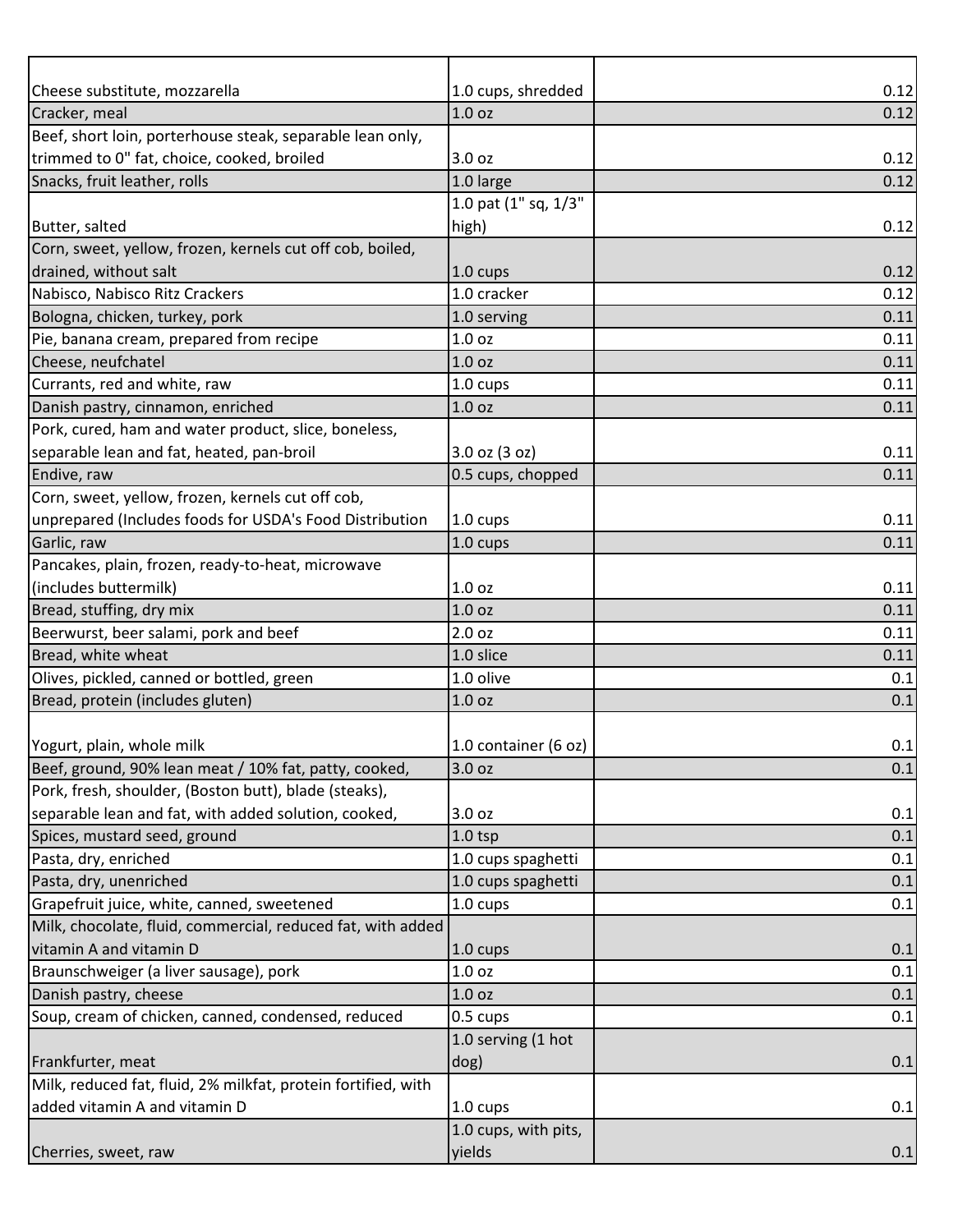| Bread, rye                                                            | 1.0 <sub>oz</sub>  | 0.09 |
|-----------------------------------------------------------------------|--------------------|------|
| Pork, fresh, loin, sirloin (roasts), bone-in, separable lean          |                    |      |
| and fat, cooked, roasted                                              | 3.0 oz             | 0.09 |
|                                                                       | 1.0 serving 28     |      |
| Candies, dark chocolate coated coffee beans                           | pieces             | 0.09 |
|                                                                       |                    |      |
| Cabbage, chinese (pe-tsai), raw                                       | 1.0 cups, shredded | 0.09 |
| Cheese, cottage, lowfat, 2% milkfat                                   | 4.0 oz             | 0.09 |
| Cheese, cottage, creamed, large or small curd                         | 4.0 oz             | 0.09 |
| Soup, chicken with rice, canned, condensed                            | $0.5 \text{ cups}$ | 0.09 |
| Puddings, chocolate, ready-to-eat                                     | 1.0 <sub>oz</sub>  | 0.09 |
| Cheese, ricotta, part skim milk                                       | 0.5 cups           | 0.09 |
| Mung beans, mature seeds, sprouted, cooked, boiled,                   |                    |      |
| drained, without salt                                                 | 1.0 cups           | 0.09 |
|                                                                       | 1.0 mini bagel (2- |      |
| Bagels, oat bran                                                      | $1/2$ " dia)       | 0.09 |
| Puddings, chocolate, dry mix, regular, prepared with whole 0.5 cups   |                    | 0.09 |
| Pork, fresh, loin, top loin (roasts), boneless, separable lean        |                    |      |
| only, cooked, roasted                                                 | 3.0 oz             | 0.09 |
| Beef, chuck, short ribs, boneless, separable lean only,               |                    |      |
| trimmed to 0" fat, choice, cooked, braised                            | 3.0 oz             | 0.09 |
| Corn, sweet, yellow, canned, vacuum pack, regular pack                | 1.0 cups           | 0.08 |
|                                                                       | 1.0 serving 4 oz   |      |
| Puddings, rice, ready-to-eat                                          | pudding cups       | 0.08 |
| Cherries, sour, red, frozen, unsweetened (Includes foods              |                    |      |
| for USDA's Food Distribution Program)                                 | 1.0 cups, unthawed | 0.08 |
| Cereals, corn grits, white, regular and quick, enriched,              |                    |      |
| cooked with water, with salt                                          | 1.0 cups           | 0.08 |
| Cereals, corn grits, white, regular and quick, enriched,              |                    |      |
| cooked with water, without salt                                       | 1.0 cups           | 0.08 |
| Corn, sweet, yellow, canned, brine pack, regular pack,                |                    |      |
| solids and liquids                                                    | 1.0 cups           | 0.08 |
| Pears, dried, sulfured, stewed, without added sugar                   | 1.0 cups, halves   | 0.08 |
| Turkey, ground, fat free, patties, broiled                            | 3.0 oz             | 0.08 |
| Cream, fluid, half and half                                           | 1.0 f1 oz          | 0.08 |
| Wheat flour, white, all-purpose, enriched, calcium-fortified 1.0 cups |                    | 0.07 |
| Wheat flour, white, all-purpose, unenriched                           | $1.0 \text{ cups}$ | 0.07 |
| Spices, thyme, dried                                                  | 1.0 tsp, leaves    | 0.07 |
| Sausage, turkey, fresh, raw                                           | 1.0 serving        | 0.07 |
| Beets, canned, regular pack, solids and liquids                       | 1.0 cups           | 0.07 |
| Candies, fudge, chocolate, with nuts, prepared-from-recipe 1.0 oz     |                    | 0.07 |
| Cookies, oatmeal, commercially prepared, regular                      | 1.0 <sub>oz</sub>  | 0.07 |
| Cheese, blue                                                          | 1.0 <sub>oz</sub>  | 0.07 |
|                                                                       | 1.0 large (2-1/2"  |      |
| Figs, raw                                                             | dia)               | 0.07 |
| Bread, reduced-calorie, wheat                                         | 1.0 <sub>oz</sub>  | 0.07 |
| Bread, white, commercially prepared, toasted                          | 1.0 <sub>oz</sub>  | 0.07 |
| Cake, sponge, commercially prepared                                   | 1.0 <sub>oz</sub>  | 0.07 |
| Turkey, whole, dark meat, meat and skin, cooked, roasted              | 3.0 oz             | 0.07 |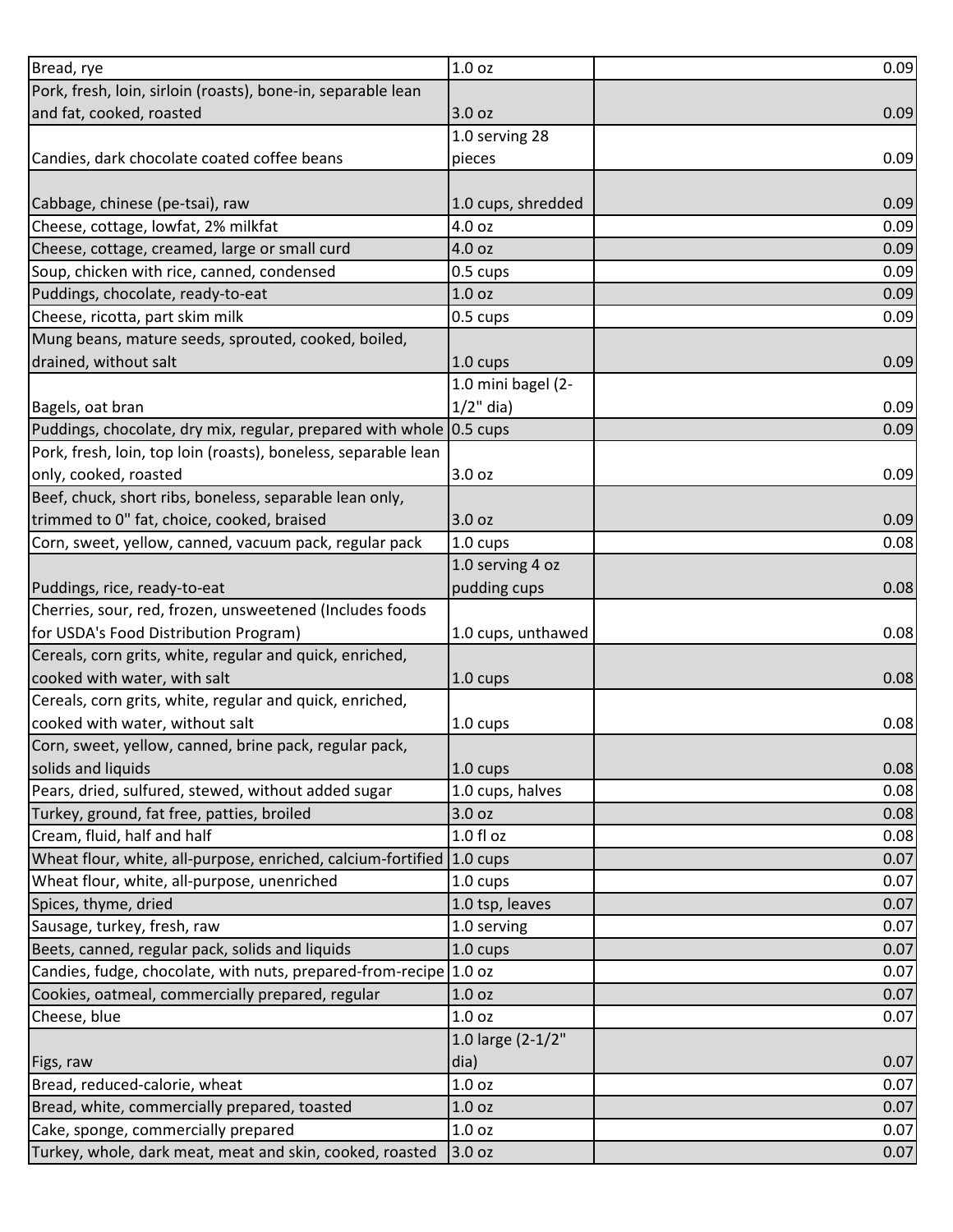| Pork, Leg sirloin tip roast, boneless, separable lean and fat,                      | 3.0 oz               | 0.07 |
|-------------------------------------------------------------------------------------|----------------------|------|
| Turkey, drumstick, from whole bird, meat only, raw                                  | 4.0 oz               | 0.07 |
| Salad dressing, russian dressing, low calorie                                       | 1.0 tablespoon       | 0.06 |
| Rice, white, long-grain, regular, cooked, unenriched, with                          | 1.0 cups             | 0.06 |
| Frostings, glaze, chocolate, prepared-from-recipe, with                             |                      |      |
| butter, NFSMI Recipe No. C-32                                                       | 2.0 tablespoon       | 0.06 |
| Fish, cisco, smoked                                                                 | 1.0 <sub>oz</sub>    | 0.06 |
| Milk, canned, condensed, sweetened                                                  | $1.0 f$ l oz         | 0.06 |
| Spices, cinnamon, ground                                                            | $1.0$ tsp            | 0.06 |
| Salad dressing, mayonnaise, imitation, milk cream                                   | 1.0 tablespoon       | 0.06 |
| Cheese, camembert                                                                   | 1.0 <sub>oz</sub>    | 0.06 |
| Turkey, retail parts, thigh, meat and skin, cooked, roasted                         | 3.0 oz               | 0.06 |
| Croutons, seasoned                                                                  | $0.5$ oz             | 0.06 |
| Cake, coffeecake, cinnamon with crumb topping, dry mix,                             | 1.0 <sub>oz</sub>    | 0.06 |
| Bread, wheat                                                                        | 1.0 slice            | 0.06 |
| Apples, raw, without skin                                                           | 1.0 cups slices      | 0.06 |
| Beets, raw                                                                          | 1.0 cups             | 0.05 |
|                                                                                     | 1.0 cups (1 NLEA     |      |
| Cereals ready-to-eat, POST, Honeycomb Cereal                                        | serving)             | 0.05 |
| Beans, snap, green, frozen, cooked, boiled, drained                                 | 1.0 cups             | 0.05 |
| Bread, reduced-calorie, white                                                       | 1.0 <sub>oz</sub>    | 0.05 |
| Bread, french or vienna, toasted (includes sourdough)                               | 1.0 <sub>oz</sub>    | 0.05 |
| Rice noodles, cooked                                                                | 1.0 cups             | 0.05 |
| Spices, caraway seed                                                                | $1.0$ tsp            | 0.05 |
| Cheese, American, nonfat or fat free                                                | 1.0 serving          | 0.05 |
| Cream, sour, reduced fat, cultured                                                  | 1.0 tbsp             | 0.05 |
| Turkey, whole, breast, meat only, cooked, roasted                                   | 3.0 <sub>oz</sub>    | 0.05 |
|                                                                                     |                      |      |
| Yogurt, plain, low fat                                                              | 1.0 container (6 oz) | 0.05 |
| Turkey from whole, light meat, meat only, with added                                |                      |      |
| solution, cooked, roasted                                                           | 3.0 oz               | 0.05 |
| Sausage, turkey, hot, smoked                                                        | 2.0 oz               | 0.05 |
|                                                                                     | 0.25 cups (1 NLEA    |      |
| Cereals, CREAM OF RICE, dry                                                         | serving)             | 0.05 |
| Cereals, CREAM OF RICE, cooked with water, with salt                                | 1.0 cups             | 0.05 |
| Cereals, CREAM OF WHEAT, instant, prepared with water,                              |                      |      |
| without salt                                                                        | 1.0 cups             | 0.05 |
| Passion-fruit, (granadilla), purple, raw                                            | 1.0 cups             | 0.05 |
| Gravy, beef, canned, ready-to-serve                                                 | 1.0 cups             | 0.05 |
| Cereals, corn grits, yellow, regular and quick, enriched,                           |                      |      |
| cooked with water, without salt                                                     | 1.0 cups             | 0.05 |
| Cream, sour, cultured                                                               | 1.0 tbsp             | 0.05 |
| Cheese, cottage, creamed, with fruit                                                | 4.0 oz               | 0.05 |
| Milk, canned, evaporated, with added vitamin D and                                  |                      |      |
| without added vitamin A                                                             | 1.0 fl oz            | 0.04 |
| Candies, caramels, chocolate-flavor roll                                            | 1.0 piece            | 0.04 |
|                                                                                     | 0.75 cups (1 NLEA    |      |
| Cereals ready-to-eat, POST, COCOA PEBBLES<br>Popcorn, sugar syrup/caramel, fat-free | serving)<br>1.0 oz   | 0.04 |
|                                                                                     |                      | 0.04 |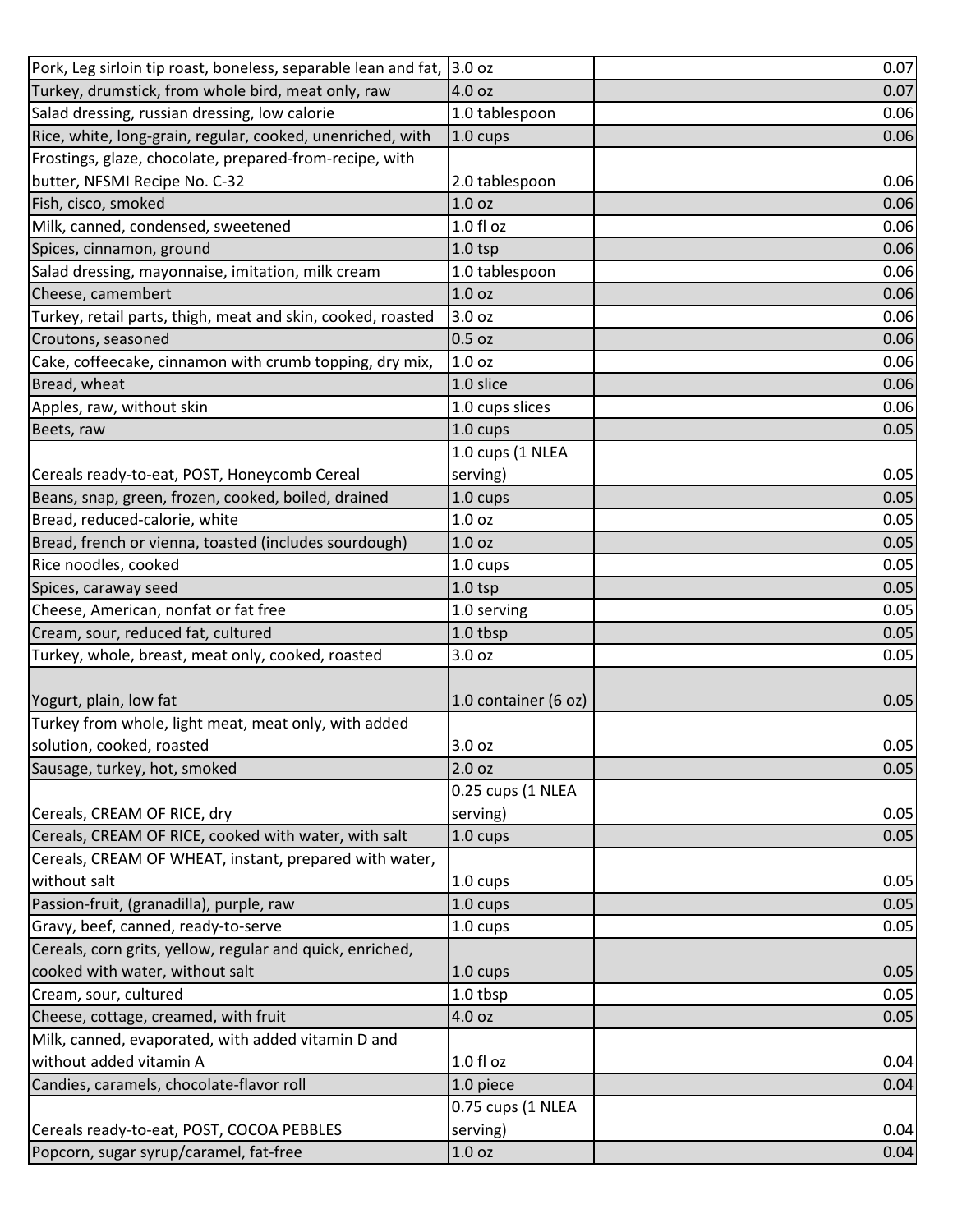| Candies, MOUNDS Candy Bar                                  | 1.0 bar snack size   | 0.04 |
|------------------------------------------------------------|----------------------|------|
| Cream, fluid, light (coffee cream or table cream)          | 1.0 f1 oz            | 0.04 |
|                                                            |                      |      |
| Yogurt, fruit, low fat, 9 g protein/8 oz                   | 1.0 container (6 oz) | 0.03 |
| Beverages, Orange drink, breakfast type, with juice and    |                      |      |
| pulp, frozen concentrate                                   | $1.0 f$ l oz         | 0.03 |
| Onions, raw                                                | 1.0 cups, chopped    | 0.03 |
| Crackers, standard snack-type, sandwich, with cheese       | $0.5$ oz             | 0.03 |
| Turnips, frozen, cooked, boiled, drained, without salt     | $1.0 \text{ cups}$   | 0.03 |
| Cookies, molasses                                          | 1.0 <sub>oz</sub>    | 0.03 |
| Milk, buttermilk, dried                                    | $0.25$ cups          | 0.03 |
| Onions, sweet, raw                                         | 1.0 NLEA serving     | 0.03 |
| Whey, sweet, dried                                         | 1.0 cups             | 0.03 |
| Bagels, plain, enriched, with calcium propionate (includes | 1.0 mini bagel (2-   |      |
| onion, poppy, sesame), toasted                             | $1/2$ " dia)         | 0.03 |
| Cauliflower, green, raw                                    | 1.0 cups             | 0.03 |
| Gravy, brown instant, dry                                  | 1.0 serving          | 0.03 |
| Nuts, coconut cream, canned, sweetened                     | 1.0 tbsp             | 0.02 |
| Potatoes, baked, skin, without salt                        | 1.0 skin             | 0.02 |
| Pork, fresh, variety meats and by-products, feet, raw      | 4.0 oz               | 0.02 |
|                                                            |                      |      |
|                                                            | 1.0 wing, bone and   |      |
|                                                            | skin removed (yield  |      |
|                                                            | from 1 lb ready-to-  |      |
| Chicken, broilers or fryers, wing, meat only, raw          | cook chicken)        | 0.02 |
| Onions, frozen, whole, cooked, boiled, drained, without    | 1.0 cups             | 0.02 |
|                                                            | 0.33 package (10     |      |
| Onions, frozen, whole, unprepared                          | oz)                  | 0.02 |
| Soup, chicken broth or bouillon, dry                       | 1.0 cube             | 0.02 |
| Potatoes, mashed, dehydrated, flakes without milk, dry     | 1.0 cups             | 0.02 |
| Orange peel, raw                                           | 1.0 tbsp             | 0.01 |
| Cheese, cottage, nonfat, uncreamed, dry, large or small    | 1.0 cups (not        |      |
| curd                                                       | packed)              | 0.01 |
| Milk shakes, thick chocolate                               | $1.0 f$ l oz         | 0.01 |
| Game meat, bison, top sirloin, separable lean only,        |                      |      |
| trimmed to 0" fat, raw                                     | 1.0 oz               | 0.01 |
| Cereals, CREAM OF WHEAT, instant, dry                      | 1.0 tbsp             | 0.01 |
| Snacks, potato chips, fat free, salted                     | 1.0 <sub>oz</sub>    | 0.01 |
| Cheese, cottage, lowfat, 1% milkfat                        | 4.0 oz               | 0.01 |
|                                                            | 1.0 container        |      |
| Puddings, tapioca, ready-to-eat, fat free                  | refrigerated 4 oz    | 0.01 |
| Spices, marjoram, dried                                    | $1.0$ tsp            | 0.01 |
| Onions, dehydrated flakes                                  | 1.0 tbsp             | 0.01 |
| Arugula, raw                                               | 1.0 leaf             | 0.01 |
| Potatoes, boiled, cooked without skin, flesh, with salt    | 0.5 cups             | 0.01 |
| Potatoes, boiled, cooked without skin, flesh, without salt | $0.5 \text{ cups}$   | 0.01 |
| Potatoes, flesh and skin, raw                              | 0.5 cups, diced      | 0.01 |
| Beverages, coffee substitute, cereal grain beverage,       |                      |      |
| prepared with water                                        | $1.0 f$ l oz         | 0.01 |